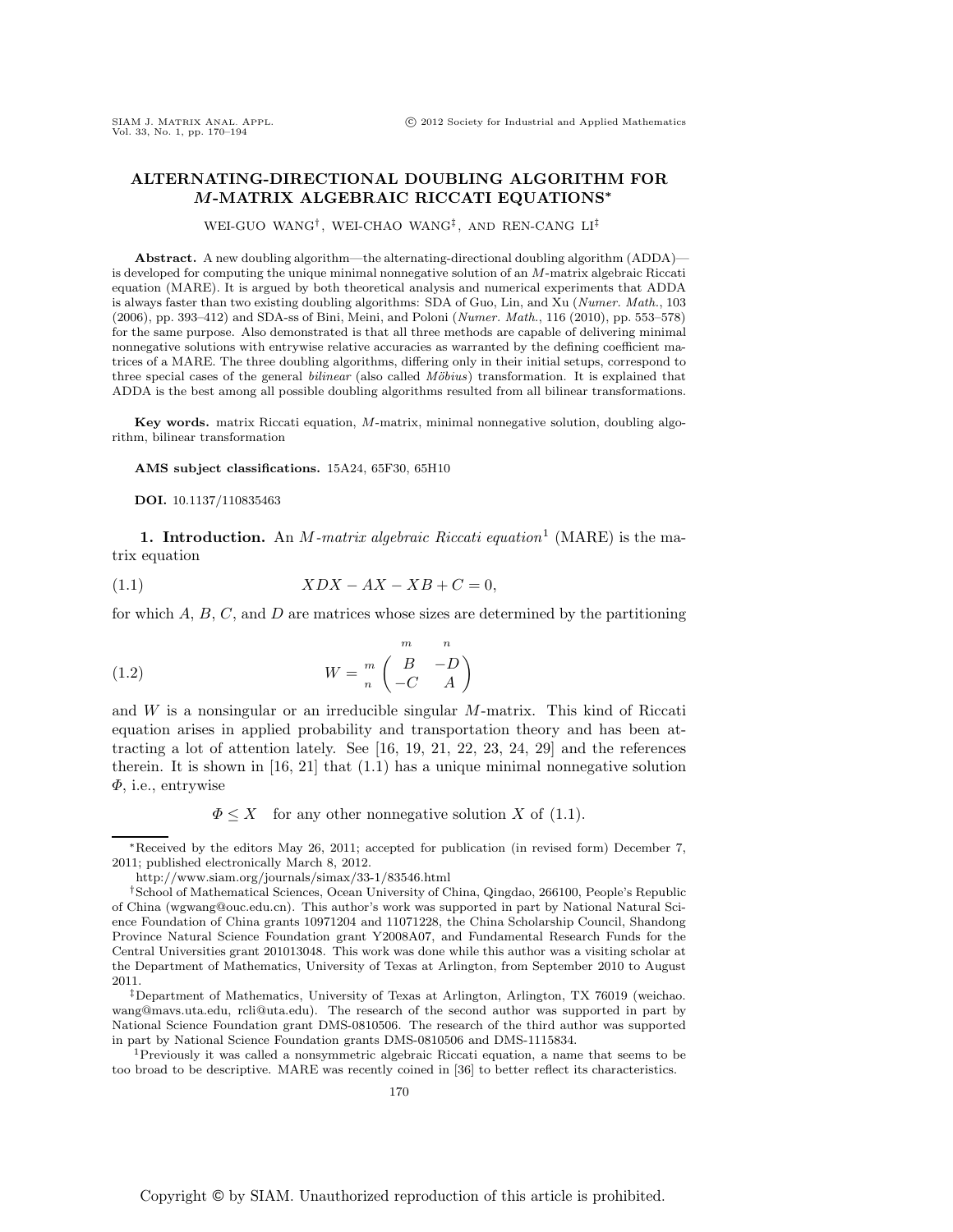In [22], a structure-preserving doubling algorithm (SDA) was proposed by Guo, Lin, and Xu and analyzed for a MARE with  $W$  being a nonsingular  $M$ -matrix. SDA is very fast and efficient for small to medium MAREs as it is globally and quadratically convergent. Later in [20], it was argued that SDA still works for the case in which  $W$ is an irreducible singular M-matrix. The algorithm has to select a parameter that is no smaller than the largest diagonal entries in both A and B. Such a choice of the parameter ensures the following:

- 1. an elegant theory of global and quadratic convergence [20, 22], except for the *null recurrent* or *critical case* [20, p. 1085] (see also Theorem 3.1(d) below) for which only linear convergence is ensured [11];
- 2. computed  $\Phi$  that has an entrywise relative accuracy as the input data deserves, as argued recently in [36].

Consequently, SDA has since emerged as one of the most efficient algorithms.

But as we shall argue in this paper, SDA has room to improve. One situation is when  $A$  and  $B$  differ in magnitude. But since SDA is blind to any magnitude difference between A and B, it still picks *one* parameter. Conceivably, if A and B could be treated differently with regard to their own characteristics, better algorithms would be possible. This is the motivational thought that drives our study in this paper. Specifically, we will propose a new doubling algorithm—the *alternating-directional doubling algorithm* (ADDA)—that also imports the idea from the alternating-directionalimplicit (ADI) iteration for Sylvester equations [6, 33]. Our new doubling algorithm ADDA includes two parameters that can be tailored to reflect each individual characteristic of A and B, and consequently ADDA converges at least as fast as SDA and can be much faster when  $A$  and  $B$  have very different magnitudes.

We are not the first to notice that SDA often takes many iterations for a MARE with A and B having very different magnitudes. Guo [18] knew it. Bini, Meini, and Poloni [9] recently developed a doubling algorithm called *SDA-ss* using a shrink-andshift approach of Ramaswami [28]. SDA-ss has shown dramatic improvements over SDA in some of the numerical tests in [9]. But it can happen that sometimes SDAss runs slower than SDA, although not by much. Later we will show our ADDA is always the fastest among all possible doubling algorithms derivable from all bilinear transformations, including these three methods.

Throughout this article,  $A$ ,  $B$ ,  $C$ , and  $D$ , unless explicitly stated differently, are reserved for the coefficient matrices of MARE (1.1) for which

| (1.3) | <i>W</i> defined by $(1.2)$ is a nonsingular M-matrix or an irreducible |
|-------|-------------------------------------------------------------------------|
|       | $\sin{\text{gular}}$ M-matrix.                                          |
|       |                                                                         |

The rest of this paper is organized as follows. Section 2 presents several known results about M-matrices, as well as a new result on optimizing the product of two spectral radii of the generalized Cayley transforms of two M-matrices. This new result, which may be of independent interest of its own, will be used to develop our optimal ADDA. Section 3 is devoted to the development of ADDA, whose application to the M-matrix Sylvester equation leads to an improvement of the Smith method [30] in section 4. A detailed comparison on rates of convergence among ADDA, SDA, and SDA-ss is given in section 5. Section 6 enumerates all possible doubling algorithms derivable from the general bilinear transformation and concludes that ADDA is the best among all. Numerical results to demonstrate the efficiency of the three doubling methods are presented in section 7. Finally, we give our concluding remarks in section 8.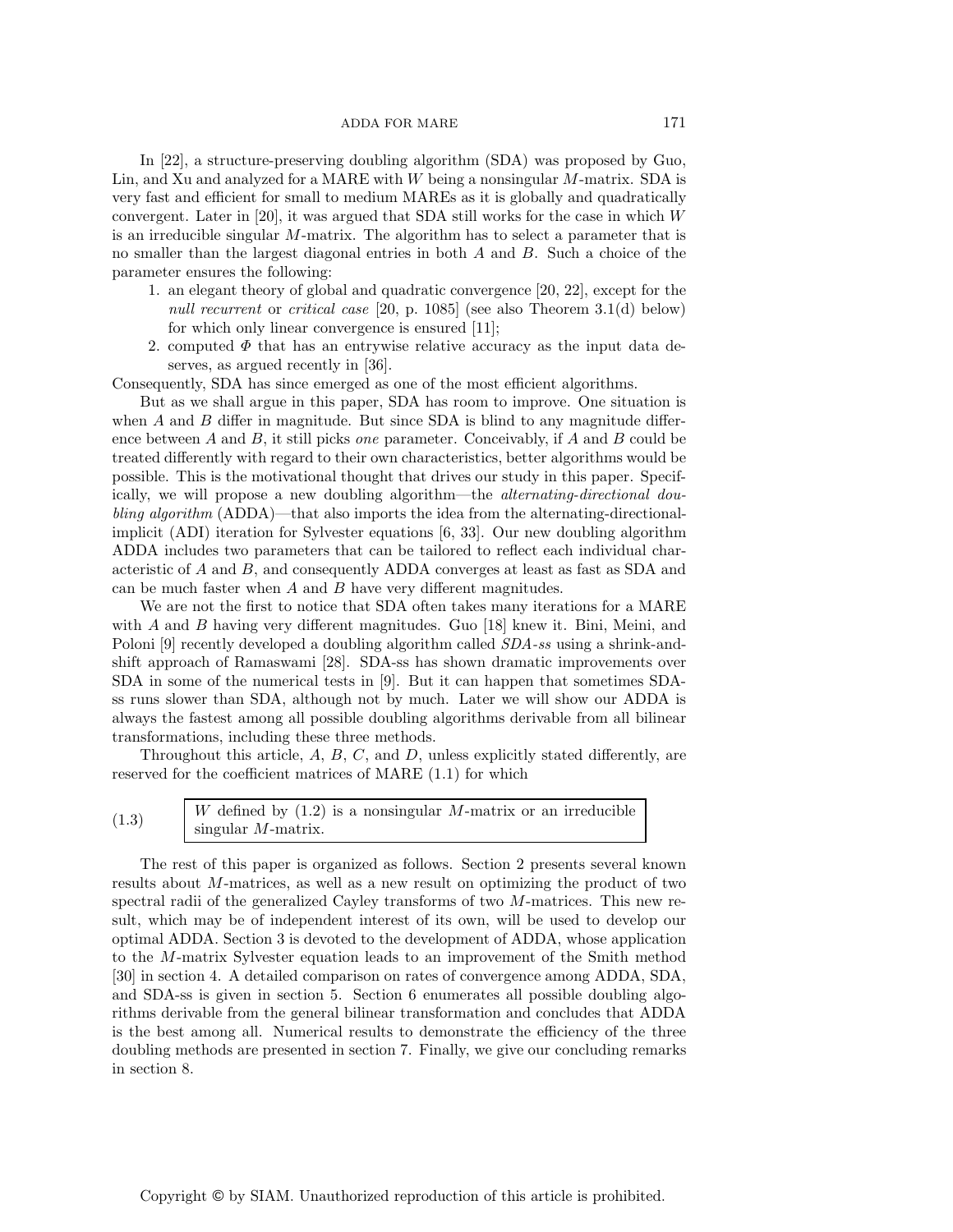**Notation.**  $\mathbb{R}^{n \times m}$  is the set of all  $n \times m$  real matrices,  $\mathbb{R}^n = \mathbb{R}^{n \times 1}$ , and  $\mathbb{R} = \mathbb{R}^1$ .  $I_n$  (or simply I if its dimension is clear from the context) is the  $n \times n$  identity matrix and  $e_j$  is its jth column.  $\mathbf{1}_{n,m} \in \mathbb{R}^{n \times m}$  is the matrix of all ones, and  $\mathbf{1}_n = \mathbf{1}_{n,1}$ . The superscript T takes the transpose of a matrix or a vector. For  $X \in \mathbb{R}^{n \times m}$ ,

- 1.  $X_{(i,j)}$  refers to its  $(i,j)$ th entry;
- 2. when  $m = n$ , diag(X) is the diagonal matrix with the same diagonal entries as X's,  $\rho(X)$  is the spectral radius of X, and

$$
\varrho(X) = \rho([\mathrm{diag}(X)]^{-1}[\mathrm{diag}(X) - X]).
$$

Inequality  $X \leq Y$  means  $X_{(i,j)} \leq Y_{(i,j)}$  for all  $(i,j)$ , and similarly for  $X \leq Y$ ,  $X \geq Y$ , and  $X>Y$ . ||X|| denotes some (general) matrix norm of X.

**2. Preliminary results on** *M***-matrices.**  $A \in \mathbb{R}^{n \times n}$  is called a Z-matrix if  $A_{(i,j)} \leq 0$  for all  $i \neq j$  [7, p. 284]. Any Z-matrix A can be written as  $sI - N$  with  $N \geq 0$ , and it is called an M-matrix if  $s \geq \rho(N)$ , a *singular* M-matrix if  $s = \rho(N)$ , and a *nonsingular M-matrix* if  $s > \rho(N)$ .

In this section, we first collect a few well-known results about M-matrices in Lemmas 2.1 and 2.2 that are needed later in this paper. They can be found in, e.g., [7, 14, 32]. Then we establish a new result on optimizing the product of two spectral radii of the generalized Cayley transforms of two M-matrices.

Lemma 2.1 gives four equivalent statements about when a Z-matrix is an Mmatrix.

Lemma 2.1. *For a* Z*-matrix* A*, the following are equivalent:*

- (a) A *is a nonsingular* M*-matrix.*
- (b)  $A^{-1} \geq 0$ .
- (c)  $Au > 0$  *for some vector*  $u > 0$ *.*
- (d) *All eigenvalues of* A *have positive real parts.*

Lemma 2.2 collects a few properties of M-matrices, important to our later analysis, where item (e) can be found in [27].

LEMMA 2.2. Let  $A, B \in \mathbb{R}^{n \times n}$ , and suppose A is an M-matrix and B is a Z*matrix.*

- (a) If  $B \geq A$ , then B is an M-matrix. In particular,  $\theta I + A$  is an M-matrix for  $\theta > 0$  *and a nonsingular M-matrix for*  $\theta > 0$ *.*
- (b) *If* B <sup>≥</sup> A *and* A *is nonsingular, then* B *is a nonsingular* M*-matrix, and*  $A^{-1} \ge B^{-1}$ .
- (c) If A is nonsingular and irreducible, then  $A^{-1} > 0$ .
- (d) *The one with the smallest absolute value among all eigenvalues of* A*, denoted* by  $\lambda_{\min}(A)$ *, is nonnegative, and*  $\lambda_{\min}(A) \leq \max_i A_{(i,i)}$ *.*
- (e) *If* A *is a nonsingular* M*-matrix or an irreducible singular* M*-matrix and is partitioned as*

$$
A = \begin{pmatrix} A_{11} & A_{12} \\ A_{21} & A_{22} \end{pmatrix},
$$

*where*  $A_{11}$  *and*  $A_{22}$  *are square matrices, then*  $A_{11}$  *and*  $A_{22}$  *are nonsingular* M*-matrices, and their Schur complements*

$$
A_{22} - A_{21}A_{11}^{-1}A_{12}, \quad A_{11} - A_{12}A_{22}^{-1}A_{21}
$$

*are nonsingular* M*-matrices if* A *is a nonsingular* M*-matrix or an irreducible singular* M*-matrices if* A *is an irreducible singular* M*-matrix.*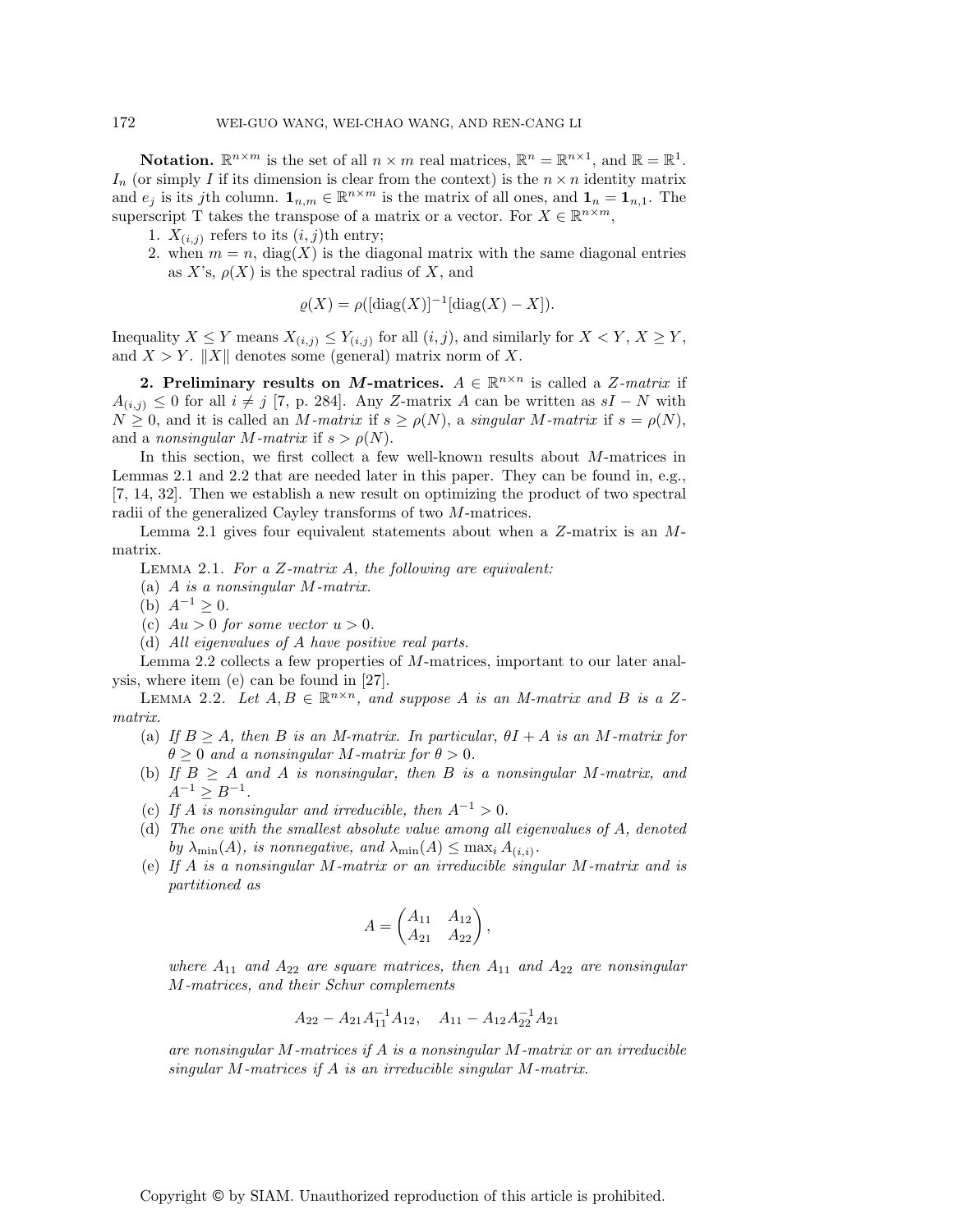Theorem 2.3 below, which may have independent interest of its own, lays the foundation of our optimal ADDA in terms of its rate of convergence subject to certain nonnegativity condition. To the best of our knowledge, it is new.

Define the *generalized Cayley transformation*

(2.1) 
$$
\mathscr{C}(A; \alpha, \beta) \stackrel{\text{def}}{=} (A - \alpha I)(A + \beta I)^{-1}
$$

of a square matrix A, where  $\alpha, \beta$  are scalars such that  $A + \beta I$  is nonsingular. Given square matrices  $A$  and  $B$ , define

(2.2) 
$$
f(\alpha, \beta) \stackrel{\text{def}}{=} \rho(\mathscr{C}(A; \alpha, \beta)) \cdot \rho(\mathscr{C}(B; \beta, \alpha)),
$$

(2.3) 
$$
g(\beta) \stackrel{\text{def}}{=} \rho((A + \beta I)^{-1}) \cdot \rho(B - \beta I),
$$

provided all involved inverses exist. It can be seen that  $q(\beta) \equiv f(0, \beta)$ .

THEOREM 2.3. For two M-matrices  $A \in \mathbb{R}^{n \times n}$  and  $B \in \mathbb{R}^{m \times m}$ , define f and g *by* (2.2) *and* (2.3)*, and set*

(2.4) 
$$
\alpha_{\text{opt}} \stackrel{\text{def}}{=} \max_{i} A_{(i,i)}, \quad \beta_{\text{opt}} \stackrel{\text{def}}{=} \max_{i} B_{(i,i)}.
$$

- (a) *If both* A *and* B *are singular, then*  $f(\alpha, \beta) \equiv 1$  *for*  $\alpha > \alpha_{\text{opt}}$  *and*  $\beta > \beta_{\text{opt}}$ *, and*  $g(\beta) \equiv 1$  *for*  $\beta > \beta_{\text{opt}}$ *.*
- (b) *If one of* A *and* B *is nonsingular, then*  $f(\alpha, \beta)$  *for*  $\alpha > \alpha_{\text{opt}}$  *and*  $\beta > \beta_{\text{opt}}$ *is strictly increasing in*  $\alpha$  *and*  $\beta$  *and*  $f(\alpha, \beta) < 1$ *, and*  $g(\beta)$  *for*  $\beta > \beta_{\text{opt}}$  *is strictly increasing in*  $\beta$  *and*  $g(\beta) < 1$ *.*

*Consequently,* f *can be defined by continuity for all*  $\alpha \ge \alpha_{\text{opt}}$  *and*  $\beta \ge \beta_{\text{opt}}$  *and* g *can be defined by continuity for all*  $\beta \geq \beta_{\text{opt}}$ *. Moreover, we have* 

(2.5) 
$$
\min_{\alpha \ge \alpha_{\rm opt}, \beta \ge \beta_{\rm opt}} f(\alpha, \beta) = f(\alpha_{\rm opt}, \beta_{\rm opt}), \quad \min_{\beta \ge \beta_{\rm opt}} g(\beta) = g(\beta_{\rm opt}).
$$

*Proof.* Both  $A + \beta I$  and  $B + \alpha I$  are nonsingular M-matrices for  $\alpha > 0$  and  $\beta > 0$ ; thus f and g are well-defined for  $\alpha > \alpha_{\text{opt}}$  and  $\beta > \beta_{\text{opt}}$  since  $\alpha_{\text{opt}} \ge 0$  and  $\beta_{\text{opt}} \ge 0$ . In what follows, we will prove the claims for  $f$  only. Similar arguments work for  $g$ and thus are omitted.

Assume for the moment that both  $A$  and  $B$  are irreducible  $M$ -matrices. Write  $A = sI - N$ , where  $s \geq 0$  and  $N \geq 0$  and N is irreducible. By the Perron–Frobenius theorem [7, p. 27], there is a positive vector u such that  $Nu = \rho(N)u$ . It can be seen that  $\lambda_{\min}(A) = s - \rho(N) \geq 0$ , where  $\lambda_{\min}(A)$  is as defined in Lemma 2.2(d). We have

$$
-\mathscr{C}(A;\alpha,\beta)u = (\alpha I - A)(A + \beta I)^{-1}u = [\alpha - \lambda_{\min}(A)][\lambda_{\min}(A) + \beta]^{-1}u.
$$

Since  $-\mathcal{C}(A; \alpha, \beta) \ge 0$  and irreducible for  $\alpha > \alpha_{\text{opt}}$  and  $\beta > 0$ , it follows from the Perron-Frobenius theorem that Perron–Frobenius theorem that

$$
\rho(\mathscr{C}(A;\alpha,\beta)) = \rho(-\mathscr{C}(A;\alpha,\beta)) = [\alpha - \lambda_{\min}(A)][\lambda_{\min}(A) + \beta]^{-1}.
$$

Similarly, we have for  $\alpha > 0$  and  $\beta > \beta_{\text{opt}}$ ,

$$
\rho(\mathscr{C}(B;\beta,\alpha))=[\beta-\lambda_{\min}(B)][\lambda_{\min}(B)+\alpha]^{-1}
$$

Finally for  $\alpha > \alpha_{\text{opt}}$  and  $\beta > \beta_{\text{opt}}$ ,

$$
f(\alpha, \beta) = \rho(\mathscr{C}(A; \alpha, \beta)) \cdot \rho(\mathscr{C}(B; \beta, \alpha))
$$
  
= 
$$
\frac{\alpha - \lambda_{\min}(A)}{\lambda_{\min}(A) + \beta} \cdot \frac{\beta - \lambda_{\min}(B)}{\lambda_{\min}(B) + \alpha}
$$
  
=  $h_1(\alpha)h_2(\beta)$ ,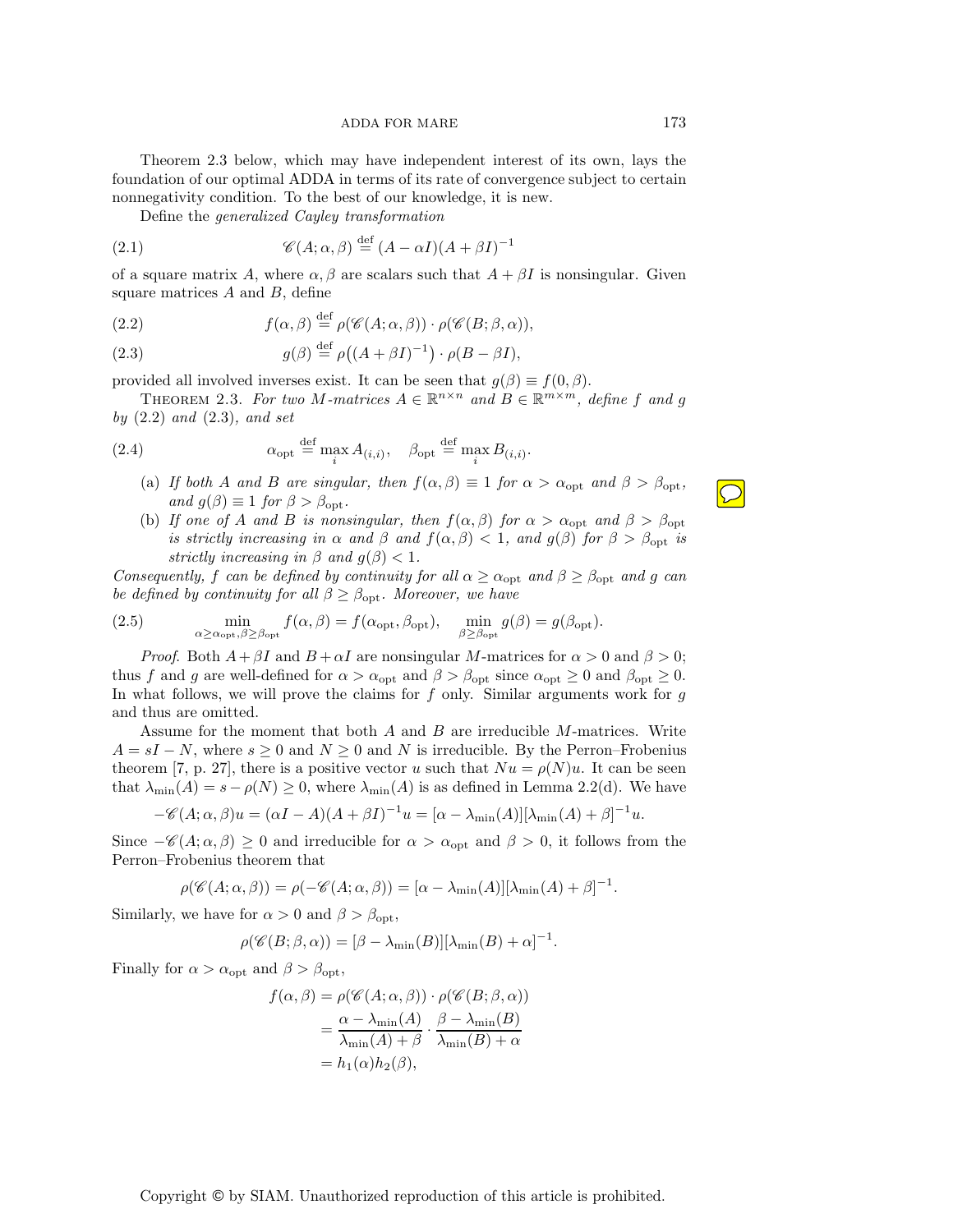where

$$
h_1(\alpha) = \frac{\alpha - \lambda_{\min}(A)}{\lambda_{\min}(B) + \alpha}, \quad h_2(\beta) = \frac{\beta - \lambda_{\min}(B)}{\lambda_{\min}(A) + \beta}.
$$

Now if both A and B are singular, then  $\lambda_{\min}(A) = \lambda_{\min}(B) = 0$  and thus  $f(\alpha, \beta) \equiv 1$ , which proves item (a). If one of A and B is nonsingular, then  $\lambda_{\min}(A) + \lambda_{\min}(B) > 0$ and thus

$$
h'_1(\alpha) = \frac{\lambda_{\min}(A) + \lambda_{\min}(B)}{(\lambda_{\min}(B) + \alpha)^2} > 0, \quad h'_2(\beta) = \frac{\lambda_{\min}(A) + \lambda_{\min}(B)}{(\lambda_{\min}(A) + \beta)^2} > 0.
$$

So  $f(\alpha, \beta)$  is strictly increasing in  $\alpha$  and  $\beta$  for  $\alpha > \alpha_{\text{opt}}$  and  $\beta > \beta_{\text{opt}}$  and

$$
f(\alpha, \beta) < \lim_{\substack{\alpha \to \infty \\ \beta \to \infty}} f(\alpha, \beta) = 1.
$$

This is item (b).

Suppose now that A and B are possibly reducible. Let  $\Pi_1 \in \mathbb{R}^{n \times n}$  and  $\Pi_2 \in$  $\mathbb{R}^{m \times m}$  be two permutation matrices such that

$$
\Pi_1^{\mathrm{T}} A \Pi_1 = \begin{pmatrix} A_{11} & -A_{12} & \dots & -A_{1q} \\ & A_{22} & \dots & -A_{2q} \\ & & \ddots & \vdots \\ & & & A_{qq} \end{pmatrix}, \quad \Pi_2^{\mathrm{T}} B \Pi_2 = \begin{pmatrix} B_{11} & -B_{12} & \dots & -B_{1p} \\ & B_{22} & \dots & -B_{2p} \\ & & \ddots & \vdots \\ & & & B_{pp} \end{pmatrix},
$$

where  $A_{ij} \in \mathbb{R}^{n_i \times n_j}$ ,  $B_{ij} \in \mathbb{R}^{m_i \times m_j}$ , all  $A_{ii}$  and  $B_{jj}$  are irreducible M-matrices, and all  $A_{ij} \geq 0$  and  $B_{ij} \geq 0$  for  $i \neq j$ . It can be seen that

$$
f(\alpha, \beta) = \max_{i,j} \rho(\mathscr{C}(A_{ii}; \alpha, \beta)) \cdot \rho(\mathscr{C}(B_{jj}; \beta, \alpha)).
$$

If one of A and B is nonsingular, then one of  $A_{ii}$  and  $B_{jj}$  is nonsingular for each pair  $(A_{ii}, B_{jj})$  and thus all  $\rho(\mathscr{C}(A_{ii}; \alpha, \beta)) \cdot \rho(\mathscr{C}(B_{jj}; \beta, \alpha))$  are strictly increasing in  $\alpha$  and  $\beta$  for  $\alpha > \alpha_{\text{opt}}$  and  $\beta > \beta_{\text{opt}}$ ; so is  $f(\alpha, \beta)$ . Now if both A and B are singular, then there is at least one pair  $(A_{ii}, B_{jj})$  for which both  $A_{ii}$  and  $B_{jj}$  are singular and irreducible. By item (a) we just proved for the irreducible and singular case, for that pair  $\rho(\mathscr{C}(A_{ii}; \alpha, \beta)) \cdot \rho(\mathscr{C}(B_{jj}; \beta, \alpha)) \equiv 1$  for  $\alpha \geq \alpha_{\text{opt}}$  and  $\beta \geq \beta_{\text{opt}}$ . Since for all other pairs  $(A_{ii}, B_{jj})$ ,

$$
\rho(\mathscr{C}(A_{ii}; \alpha, \beta)) \cdot \rho(\mathscr{C}(B_{jj}; \beta, \alpha)) \leq 1
$$

 $\Box$ 

by item (a). Thus  $f(\alpha, \beta) \equiv 1$ .

**3. ADDA.** The basic idea of the doubling algorithm for an iterative scheme is to compute only the  $2^k$ th approximations, instead of every approximation in the process. It traces back to the 1970s (see [2] and references therein). Recent resurgence of interest in the idea has led to efficient doubling algorithms for various nonlinear matrix equations. The interested reader is referred to [11] for a more general presentation. The use of an SDA to solve a MARE was first proposed and analyzed by Guo, Lin, and Xu  $[22]$ . For MARE  $(1.1)$ , SDA simultaneously computes the minimal nonnegative solutions of (1.1) and its *complementary* M*-matrix algebraic Riccati equation* (cMARE)

$$
(3.1) \t YCY - YA - BY + D = 0.
$$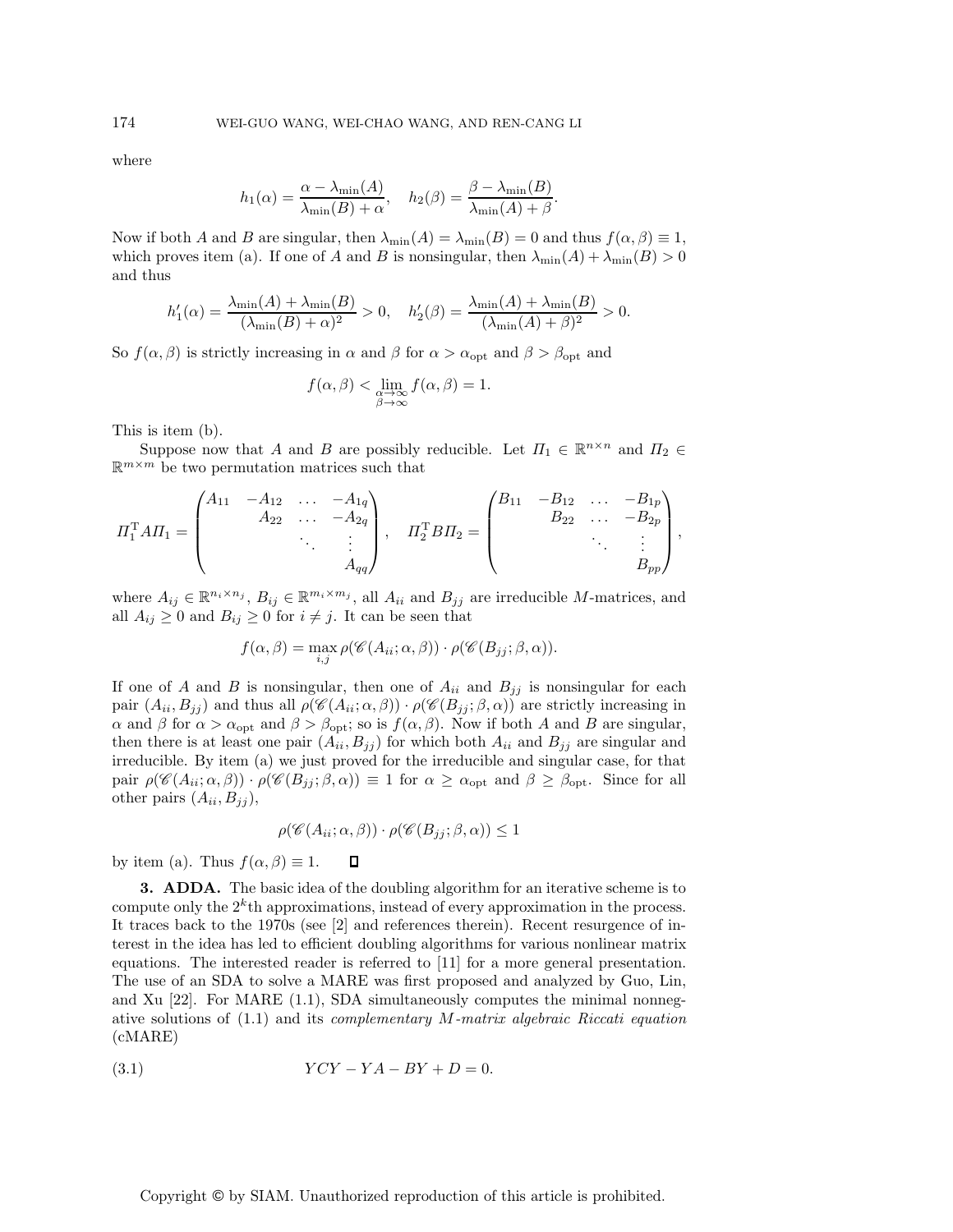In what follows, we shall present our ADDA for MARE in this way: framework, analysis, and then optimal ADDA. We name it ADDA after taking into consideration that it is a doubling algorithm and relates to the ADI iteration for Sylvester equations (see section 4).

**3.1. Framework.** The framework in this subsection works for any algebraic Riccati equation, provided all involved inverses exist. In general, we are not able to establish a convergence theory similar to the one to be given in the next subsection for a MARE.

For any solution  $X$  of MARE (1.1) and  $Y$  of cMARE (3.1), it can be verified that

(3.2) 
$$
H\left(\begin{matrix}I\\X\end{matrix}\right)=\left(\begin{matrix}I\\X\end{matrix}\right)R, \quad H\left(\begin{matrix}Y\\I\end{matrix}\right)=\left(\begin{matrix}Y\\I\end{matrix}\right)(-S),
$$

where

(3.3) 
$$
H = \begin{pmatrix} B & -D \\ C & -A \end{pmatrix}, \quad R = B - DX, \quad S = A - CY.
$$

Given any scalars  $\alpha$  and  $\beta$ , we have

$$
(H - \beta I) \begin{pmatrix} I \\ X \end{pmatrix} (R + \alpha I) = (H + \alpha I) \begin{pmatrix} I \\ X \end{pmatrix} (R - \beta I),
$$
  

$$
(H - \beta I) \begin{pmatrix} Y \\ I \end{pmatrix} (-S + \alpha I) = (H + \alpha I) \begin{pmatrix} Y \\ I \end{pmatrix} (-S - \beta I).
$$

If  $R + \alpha I$  and  $S + \beta I$  are nonsingular, then

(3.4a) 
$$
(H - \beta I) \begin{pmatrix} I \\ X \end{pmatrix} = (H + \alpha I) \begin{pmatrix} I \\ X \end{pmatrix} \mathscr{C}(R; \beta, \alpha),
$$

(3.4b) 
$$
(H - \beta I) \binom{Y}{I} \mathscr{C}(S; \alpha, \beta) = (H + \alpha I) \binom{Y}{I}.
$$

Suppose for the moment that  $A + \beta I$  and  $B + \alpha I$  are nonsingular and set

(3.5) 
$$
A_{\beta} = A + \beta I, \qquad B_{\alpha} = B + \alpha I,
$$

(3.6) 
$$
U_{\alpha\beta} = A_{\beta} - C B_{\alpha}^{-1} D, \quad V_{\alpha\beta} = B_{\alpha} - D A_{\beta}^{-1} C,
$$

and

$$
Z_1 = \begin{pmatrix} B_{\alpha}^{-1} & 0 \\ -CB_{\alpha}^{-1} & I \end{pmatrix}, Z_2 = \begin{pmatrix} I & 0 \\ 0 & -U_{\alpha\beta}^{-1} \end{pmatrix}, Z_3 = \begin{pmatrix} I & B_{\alpha}^{-1}D \\ 0 & I \end{pmatrix}.
$$

It can be verified that

(3.7a) 
$$
M_0 \stackrel{\text{def}}{=} Z_3 Z_2 Z_1 (H - \beta I) = \begin{pmatrix} E_0 & 0 \\ -X_0 & I \end{pmatrix},
$$

(3.7b) 
$$
L_0 \stackrel{\text{def}}{=} Z_3 Z_2 Z_1 (H + \alpha I) = \begin{pmatrix} I & -Y_0 \\ 0 & F_0 \end{pmatrix},
$$

where

(3.8a) 
$$
E_0 = I - (\beta + \alpha)V_{\alpha\beta}^{-1}, \quad Y_0 = (\beta + \alpha)B_{\alpha}^{-1}DU_{\alpha\beta}^{-1},
$$

(3.8b) 
$$
F_0 = I - (\beta + \alpha)U_{\alpha\beta}^{-1}, \quad X_0 = (\beta + \alpha)U_{\alpha\beta}^{-1}CB_{\alpha}^{-1}.
$$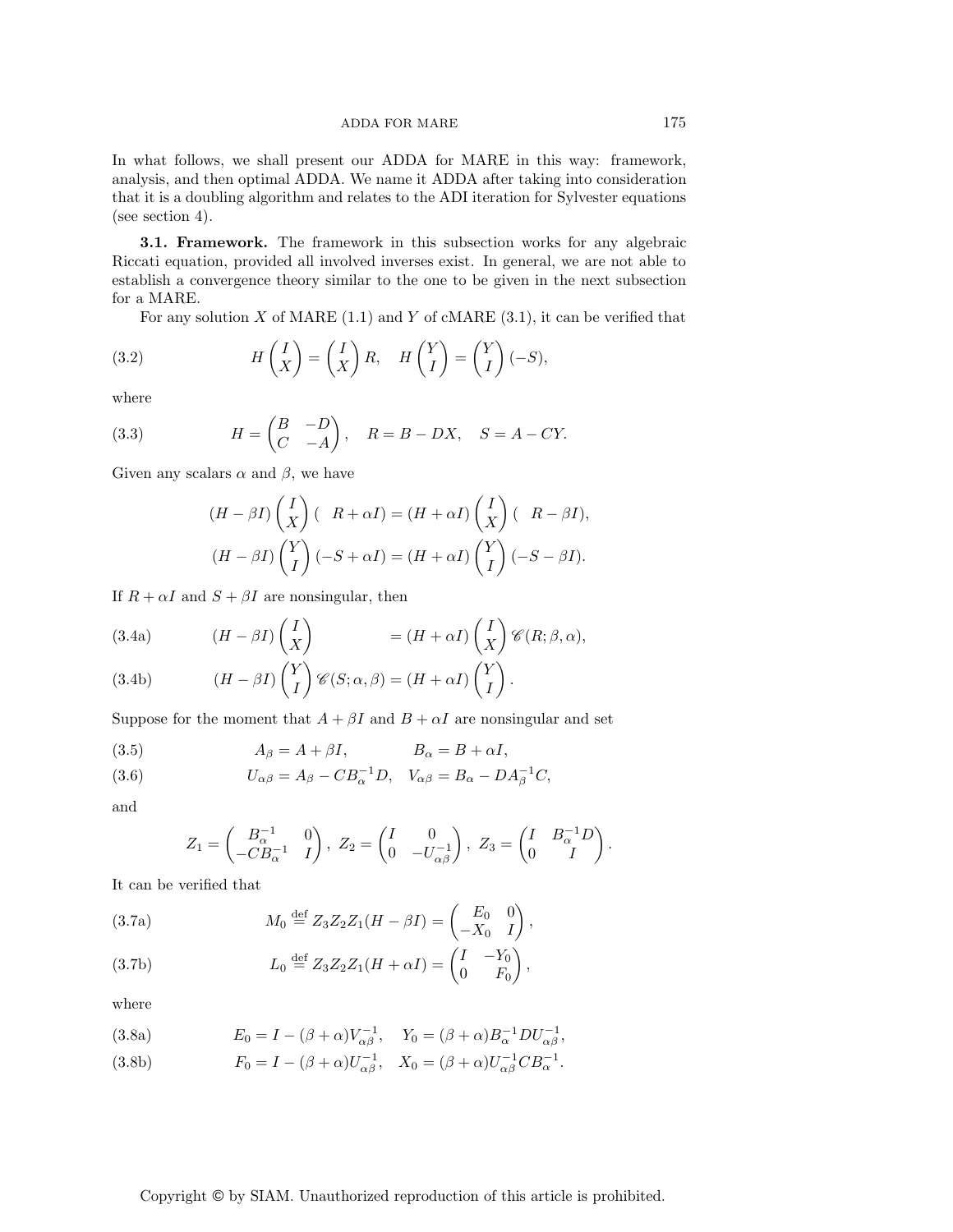Premultiply the equations in  $(3.4)$  by  $Z_3Z_2Z_1$  to get

(3.9) 
$$
M_0\begin{pmatrix}I\\X\end{pmatrix}=L_0\begin{pmatrix}I\\X\end{pmatrix}\mathscr{C}(R;\beta,\alpha), \quad M_0\begin{pmatrix}Y\\I\end{pmatrix}\mathscr{C}(S;\alpha,\beta)=L_0\begin{pmatrix}Y\\I\end{pmatrix}
$$

Our development up to this point differs from SDA of [22] only in our inclusion of two parameters  $\alpha$  and  $\beta$ . The significance of doing so will be demonstrated in our later comparisons on convergence rates in section 5 and numerical examples in section 7. From this point forward, ours is the same as in [22]. The idea is to construct a sequence of pairs  $\{M_k, L_k\}, k = 0, 1, 2, \ldots$ , such that

(3.10) 
$$
M_k\begin{pmatrix} I \\ X \end{pmatrix} = L_k\begin{pmatrix} I \\ X \end{pmatrix} [\mathscr{C}(R;\beta,\alpha)]^{2^k}, \quad M_k\begin{pmatrix} Y \\ I \end{pmatrix} [\mathscr{C}(S;\alpha,\beta)]^{2^k} = L_k\begin{pmatrix} Y \\ I \end{pmatrix},
$$

and at the same time  $M_k$  and  $L_k$  have the same forms as  $M_0$  and  $L_0$ , respectively, i.e.,

(3.11) 
$$
M_k = \begin{pmatrix} E_k & 0 \\ -X_k & I \end{pmatrix}, \quad L_k = \begin{pmatrix} I & -Y_k \\ 0 & F_k \end{pmatrix}.
$$

The technique for constructing  $\{M_{k+1}, L_{k+1}\}\$  from  $\{M_k, L_k\}$  is not entirely new and can be traced back to the 1980s in [10, 15, 26] and more recently in [3, 5, 31]. The idea is to seek suitable  $\check{M}, \check{L} \in \mathbb{R}^{(m+n)\times(m+n)}$  such that

(3.12) 
$$
\operatorname{rank}((\check{M},\check{L})) = m+n, \quad (\check{M},\check{L})\begin{pmatrix}L_k\\-M_k\end{pmatrix} = 0
$$

and set  $M_{k+1} = \check{M}M_k$  and  $L_{k+1} = \check{L}L_k$ . It is not hard to verify that if the equations in (3.10) hold, then they hold for k replaced by  $k + 1$ , i.e., for the newly constructed  $M_{k+1}$  and  $L_{k+1}$ . The only problem is that not every pair  $\{M, L\}$  satisfying (3.12) leads to  $\{M_{k+1}, L_{k+1}\}\$  having the forms of (3.11). For this, we turn to the constructions of  $\{M, L\}$  in [12, 13, 22, 25]:

$$
\check{M} = \begin{pmatrix} E_k (I_m - Y_k X_k)^{-1} & 0 \\ -F_k (I_n - X_k Y_k)^{-1} X_k & I_n \end{pmatrix}, \quad \check{L} = \begin{pmatrix} I_m & -E_k (I_m - Y_k X_k)^{-1} Y_k \\ 0 & -F_k (I_n - X_k Y_k)^{-1} \end{pmatrix},
$$

with which  $M_{k+1} = \check{M}M_k$  and  $L_{k+1} = \check{L}L_k$  have the forms of (3.11) with

(3.13a) 
$$
E_{k+1} = E_k (I_m - Y_k X_k)^{-1} E_k,
$$

(3.13b) 
$$
F_{k+1} = F_k (I_n - X_k Y_k)^{-1} F_k,
$$

(3.13c) 
$$
X_{k+1} = X_k + F_k(I_n - X_kY_k)^{-1}X_kE_k,
$$

(3.13d) 
$$
Y_{k+1} = Y_k + E_k (I_m - Y_k X_k)^{-1} Y_k F_k.
$$

By now we have presented the framework of ADDA:

- 1. Pick suitable  $\alpha$  and  $\beta$  for (best) convergence rate.
- 2. Compute  $M_0$  and  $L_0$  of (3.7) by (3.5), (3.6), and (3.8).
- 3. Iteratively compute  $M_k$  and  $L_k$  by (3.13) until convergence.

Associated with this general framework arise a few questions:

- 1. Are the iterative formulas in (3.13) well-defined, i.e., do all the inverses exist?
- 2. How do we choose best parameters  $\alpha$  and  $\beta$  for fast convergence?
- 3. What do  $X_k$  and  $Y_k$  converge to if they are convergent?
- 4. How much better is ADDA than the doubling algorithms: SDA of Guo, Lin, and Xu [22] and SDA-ss of Bini, Meini, and Poloni [9]?

The first three questions will be addressed in the next subsection, while the last question will be answered in section 5.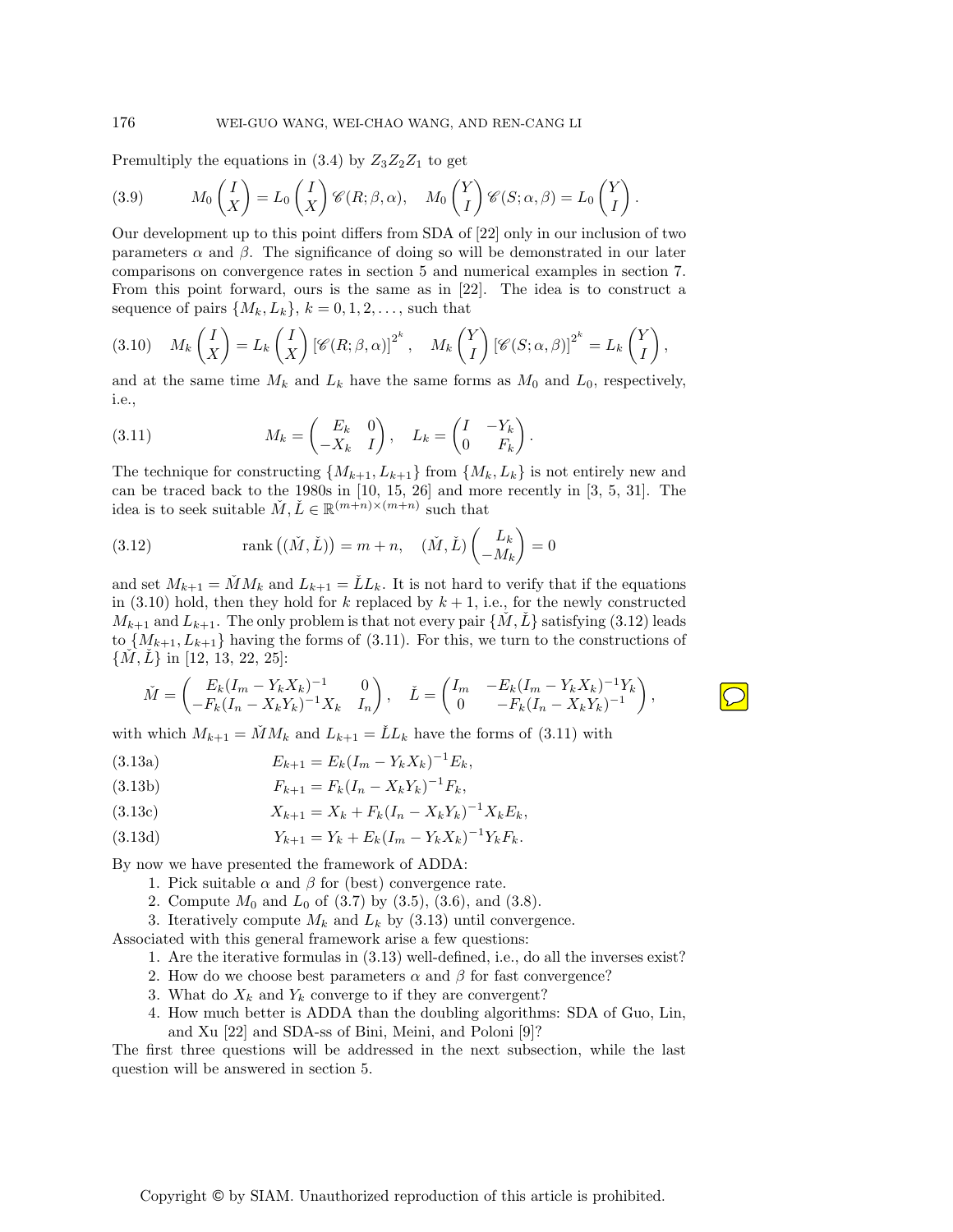**3.2. Analysis.** Recall that W defined by  $(1.2)$  is a nonsingular or an irreducible singular M-matrix. MARE (1.1) has a unique minimal nonnegative solution  $\Phi$  [19] and cMARE  $(3.1)$  has a unique minimal nonnegative solution  $\Psi$ . Some properties of  $\Phi$  and  $\Psi$  are summarized in Theorem 3.1. They are needed in order to answer the questions we posed at the end of the previous subsection.

Theorem 3.1 (see [16, 17, 19]). *Assume* (1.3)*.*

- (a) *MARE* (1.1) *has a unique minimal nonnegative solution* Φ*, and its cMARE* (3.1) *has a unique minimal nonnegative solution* Ψ*.*
- (b) *If* W is irreducible, then  $\Phi > 0$  and  $A \Phi D$  and  $B D\Phi$  are irreducible M*-matrices.*
- (c) *If* W is nonsingular, then  $A \Phi D$  and  $B D\Phi$  are nonsingular M-matrices.
- (d) *Suppose* W *is* irreducible and singular. Let  $u_1, v_1 \in \mathbb{R}^m$  and  $u_2, v_2 \in \mathbb{R}^n$  be *positive vectors such that*

(3.14) 
$$
W\begin{pmatrix}v_1\\v_2\end{pmatrix}=0, \quad \begin{pmatrix}u_1\\u_2\end{pmatrix}^{\mathrm{T}}W=0.
$$

- 1. If  $u_1^T v_1 > u_2^T v_2$ , then  $B-D\Phi$  is a singular M-matrix with<sup>2</sup>  $(B-D\Phi)v_1 = 0$  and  $A-\Phi D$  is a nonsingular M-matrix and  $\Phi v_1 = v_2$  and  $\Psi v_2 \le v_1$ . 0 and  $A - \overline{\Phi}D$  is a nonsingular M-matrix, and  $\Phi v_1 = v_2$  and  $\Psi v_2 < v_1$ .
- 2. If  $u_1^T v_1 = u_2^T v_2$  (the so-called critical case), then both  $B D\Phi$  and  $A \Phi D$  are singular M-matrices and  $\Phi v_1 = v_2$  and  $\Psi v_2 = v_1$  $A - \Phi D$  are singular M-matrices, and  $\Phi v_1 = v_2$  and  $\Psi v_2 = v_1$ .
- 3. If  $u_1^T v_1 < u_2^T v_2$ , then  $B D\Phi$  is a nonsingular M-matrix and  $A \Phi D$ <br>is a singular M-matrix and  $\Phi v_1 < v_2$  and  $Wv_2 = v_1$ *is a singular M*-matrix, and  $\Phi v_1 < v_2$  and  $\Psi v_2 = v_1$ .
- (e) I <sup>−</sup> ΦΨ *and* I <sup>−</sup> ΨΦ *are* M*-matrices and they are nonsingular, except for the critical case in which both are singular.*

Recall that our goal is to compute  $\Phi$  as efficiently and accurately as possible and, as a by-product,  $\Psi$ , too. In view of this goal, we identify  $X = \Phi$  and  $Y = \Psi$  in all appearances of  $X$  and  $Y$  in subsection 3.1. In particular,

(3.3') 
$$
S = A - C\Psi, \quad R = B - D\Phi,
$$

and (3.10) and (3.11) yield immediately

(3.15a) 
$$
E_k = (I - Y_k \Phi) \left[ \mathscr{C}(R; \beta, \alpha) \right]^{2^k},
$$

(3.15b) 
$$
\Phi - X_k = F_k \Phi \qquad [\mathscr{C}(R; \beta, \alpha)]^{2^k},
$$

(3.15c) 
$$
\Psi - Y_k = E_k \Psi \qquad [\mathscr{C}(S; \alpha, \beta)]^{2^k},
$$

(3.15d) 
$$
F_k = (I - X_k \Psi) \left[ \mathscr{C}(S; \alpha, \beta) \right]^{2^k}.
$$

Examining (3.15), we see that ADDA will converge if  $X_k$  and  $Y_k$  are uniformly bounded with respect to  $k$ , and if

(3.16a) 
$$
\rho(\mathscr{C}(R;\beta,\alpha)) < 1, \quad \rho(\mathscr{C}(S;\alpha,\beta)) < 1,
$$

because then  $E_k$  and  $F_k$  are uniformly bounded with respect to k, and

(3.16b) 
$$
\left[\mathscr{C}(R;\beta,\alpha)\right]^{2^k} \to 0, \quad \left[\mathscr{C}(S;\alpha,\beta)\right]^{2^k} \to 0
$$

<sup>2</sup>[16, Theorem 4.8] says in this case  $D\Phi v_1 = Dv_2$ , which leads to  $(B - D\Phi)v_1 = Bv_1 - Dv_2 = 0$ .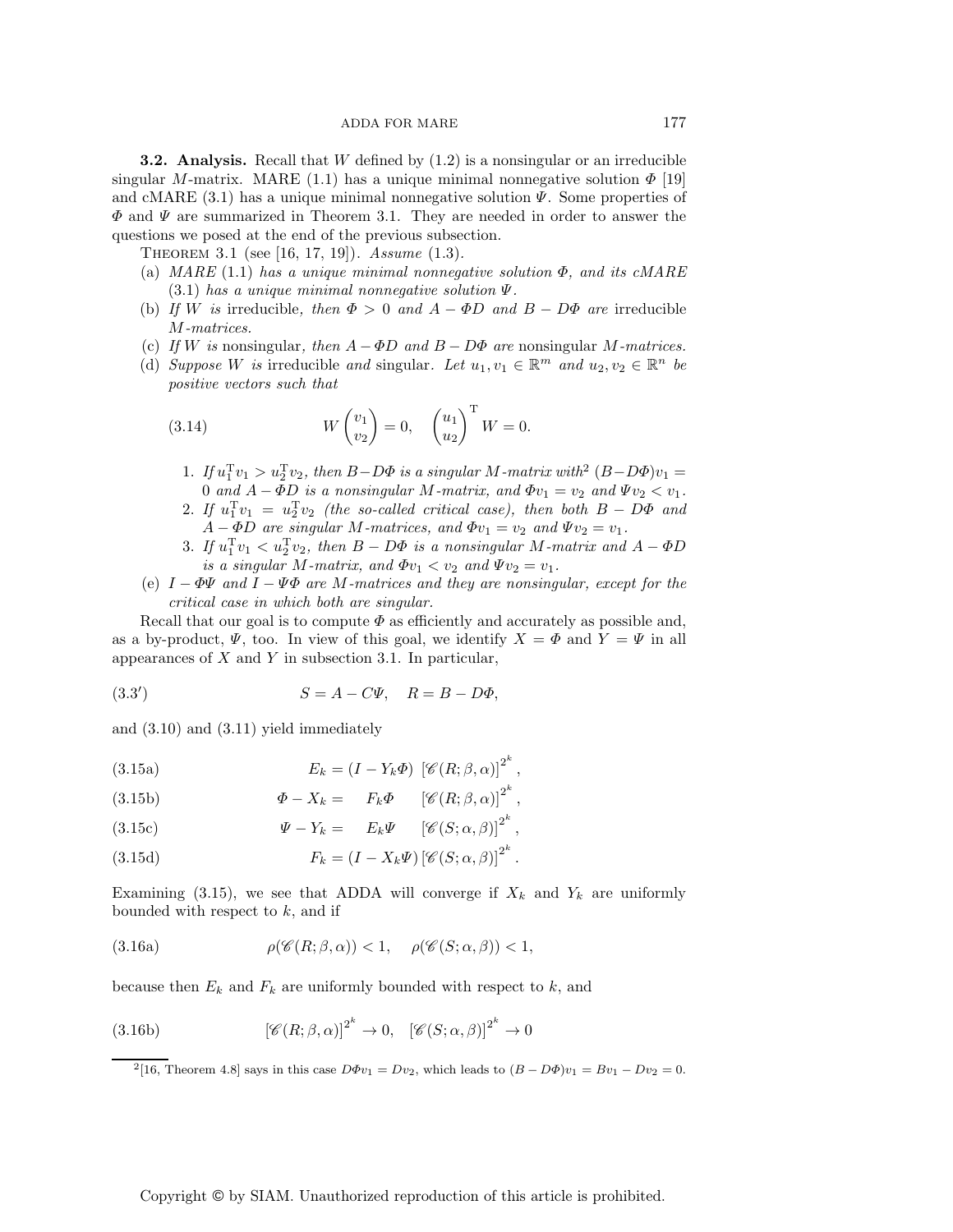as  $k \to \infty$ , implying that  $\Phi - X_k \to 0$  and  $\Psi - Y_k \to 0$  as  $k \to \infty$ . This is one of the guiding principles in [22] which enforces

(3.17) 
$$
\alpha = \beta \ge \max_{i,j} \{ A_{(i,i)}, B_{(j,j)} \},
$$

which in turn ensures that  $X_k$  and  $Y_k$  are uniformly bounded and also ensures (3.16a) and thus (3.16b) because, by Theorem 3.1(c), both<sup>3</sup> S and R are nonsingular Mmatrices if  $W$  is a nonsingular M-matrix. Later, Guo, Iannazzo, and Meini [20] observed that the SDA of  $[22]$  still converges even if W is a singular irreducible Mmatrix. This observation was formally proved in [11]. Guo, Iannazzo, and Meini [20, Theorem 4.4] also proved that taking

(3.18) 
$$
\alpha = \beta = \max_{i,j} \{ A_{(i,i)}, B_{(j,j)} \}
$$

makes the resulting SDA converge the fastest subject to (3.17). Another critical implication of (3.17) is that it makes  $-E_0$  and  $-F_0$ ,  $E_k$  and  $F_k$  for  $k \geq 1$ , and  $X_k$ and  $Y_k$  for  $k \geq 0$  all nonnegative [22], a property that enables the SDA of [22] (with some minor but crucial implementation changes [36]) to compute  $\Phi$  with deserved entrywise relative accuracy as argued in [36].

We would like our ADDA to have such a capability as well, i.e., computing  $\Phi$  with deserved entrywise relative accuracy. To this end, we require

(3.19) 
$$
\alpha \ge \alpha_{\text{opt}} \stackrel{\text{def}}{=} \max_{i} A_{(i,i)}, \quad \beta \ge \beta_{\text{opt}} \stackrel{\text{def}}{=} \max_{j} B_{(j,j)}
$$

but allow  $\alpha$  and  $\beta$  to be different, and we seek to minimize the product of the spectral radii

$$
\rho(\mathscr{C}(R;\beta,\alpha))\cdot\rho(\mathscr{C}(S;\alpha,\beta)),
$$

rather than each individual spectral radius. Later in Theorem 3.4, we will see that it is this product, not each individual spectral radius, that ultimately reflects the true rate of convergence. In particular, convergence is guaranteed if the product is less than 1, even if one of the spectral radii is bigger than 1. Moreover, the smaller the product, the faster the convergence.

That the rate of convergence of a doubling algorithm on a matrix Riccati type equation is dependent on the product of some two spectral radii is not new. In fact, the convergence analyses in [20, 22, 25] all suggested that.

The assumption (1.3) implies that A and B are nonsingular M-matrices by Lemma 2.2(e). Therefore both  $\alpha_{\rm opt} > 0$  and  $\beta_{\rm opt} > 0$ .

LEMMA 3.2. *Assume* (1.3). If  $\alpha > 0$  and  $\beta > 0$ , then  $A_{\beta}$ ,  $B_{\alpha}$ ,  $U_{\alpha\beta}$ , and  $V_{\alpha\beta}$ *defined in* (3.5) *and* (3.6) *are nonsingular* M-matrices. Furthermore, both  $U_{\alpha\beta}$  *and*  $V_{\alpha\beta}$  *are irreducible if* W *is irreducible.* 

*Proof.* If  $\alpha > 0$  and  $\beta > 0$ ,

$$
\widehat{W} = W + \begin{pmatrix} \alpha I & 0 \\ 0 & \beta I \end{pmatrix} = \begin{pmatrix} B + \alpha I & -D \\ -C & A + \beta I \end{pmatrix} \ge \min\{\alpha, \beta\} \cdot I + W
$$

<sup>&</sup>lt;sup>3</sup>That R is a nonsingular M-matrix is stated explicitly in Theorem 3.1(c). For S, we apply Theorem 3.1(c) to cMARE (3.1) identified as a MARE in the form of  $(1.1)$  with its coefficient matrix as  $\begin{pmatrix} A & -C \ -D & B \end{pmatrix}$ .

<sup>&</sup>lt;sup>4</sup>This is the case studied in [22].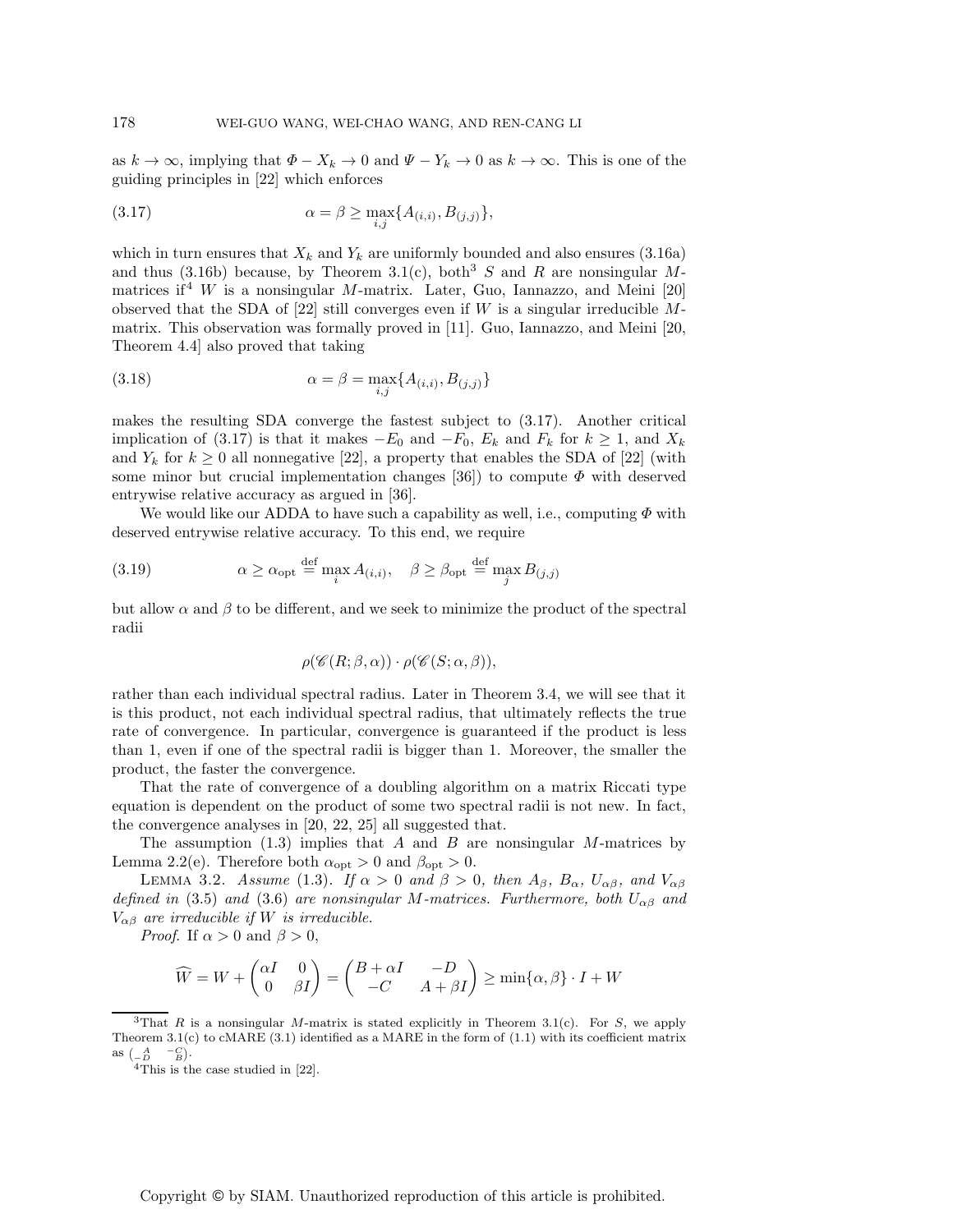is a nonsingular M-matrix. As the diagonal blocks of  $W$ ,  $A_{\beta}$ , and  $B_{\alpha}$  are nonsingular  $M$  are nonsingular  $M$  are nonsingular  $M$  and  $W$  are  $\widetilde{W}$  because  $M$ M-matrices, so are their corresponding Schur complements  $V_{\alpha\beta}$  and  $U_{\alpha\beta}$  in W by<br>Lamma 2.2(a) if also W is impolypible, then  $\widehat{W}$  is a popularity impolypible M. Lemma 2.2(e). If also W is irreducible, then W is a nonsingular irreducible M-<br>matrix and thus both  $U_{\ell}$  and  $V_{\ell}$  are nonsingular irreducible M-matrices again by matrix, and thus both  $U_{\alpha\beta}$  and  $V_{\alpha\beta}$  are nonsingular irreducible *M*-matrices again by Lemma 2.2(e).  $\Box$ Lemma  $2.2(e)$ .

Theorem 3.3. *Assume* (1.3) *and* (3.19)*.*

(a) *We have*

(3.20)  $E_0 \le 0, F_0 \le 0, \mathcal{C}(R; \beta, \alpha) \le 0, \mathcal{C}(S; \alpha, \beta) \le 0,$ <br>
(3.21)  $0 \le X_0 \le \Phi, 0 \le Y_0 \le \Psi.$ 

 $0 \leq X_0 \leq \varPhi$ ,  $0 \leq Y_0 \leq \varPsi$ .

*If* W *is also irreducible, then*

- $E_0 < 0$ ,  $F_0 < 0$ ,  $\mathscr{C}(R; \beta, \alpha) < 0$ ,  $\mathscr{C}(S; \alpha, \beta) < 0$ ,  $(3.20')$
- $0 \leq X_0 < \Phi, \ 0 \leq Y_0 < \Psi.$  $(3.21')$
- (b) *Both*  $I Y_k X_k$  *and*  $I X_k Y_k$  *are nonsingular M*-matrices for all  $k \geq 0$ .
- (c) *We have* (3.22)

$$
E_k \ge 0, \ F_k \ge 0, \ 0 \le X_{k-1} \le X_k \le \Phi, \ 0 \le Y_{k-1} \le Y_k \le \Psi \quad \text{for } k \ge 1.
$$

*If* W *is also irreducible, then*  $(3.22)$ 

 $E_k > 0, F_k > 0, 0 \le X_{k-1} \le X_k < \Phi, 0 \le Y_{k-1} \le Y_k < \Psi$  for  $k \ge 1$ .

*Proof.* Our proof is largely the same as the proofs in [20, p. 1088].

(a) That  $\mathscr{C}(R;\beta,\alpha) \leq 0$  and  $\mathscr{C}(S;\alpha,\beta) \leq 0$  is fairly straightforward because R and S are M-matrices and  $\alpha$  and  $\beta$  are restricted by (3.19). For  $E_0$  and  $F_0$ , we note

- (3.23a)  $E_0 = V_{\alpha\beta}^{-1} [V_{\alpha\beta} (\beta + \alpha)I]$
- (3.23b)  $= V_{\alpha\beta}^{-1} (B \beta I DA_{\beta}^{-1} C),$

(3.23c) 
$$
F_0 = U_{\alpha\beta}^{-1} [U_{\alpha\beta} - (\beta + \alpha)I]
$$

(3.23d) 
$$
=U_{\alpha\beta}^{-1}(A-\alpha I - CB_{\alpha}^{-1}D).
$$

Since  $A_{\beta}$ ,  $B_{\alpha}$ ,  $V_{\alpha\beta}$ , and  $U_{\alpha\beta}$  are nonsingular M-matrices by Lemma 3.2, we have

$$
A_{\beta}^{-1} \ge 0
$$
,  $B_{\alpha}^{-1} \ge 0$ ,  $V_{\alpha\beta}^{-1} \ge 0$ ,  $U_{\alpha\beta}^{-1} \ge 0$ .

Therefore  $E_0 \leq 0$ ,  $F_0 \leq 0$ ,  $X_0 \geq 0$ , and  $Y_0 \geq 0$ . Equations (3.15b) and (3.15c) for  $k = 0$  yield  $\Phi - X_0 \ge 0$  and  $\Psi - Y_0 \ge 0$ , respectively.

Now suppose W is irreducible. By Lemma 3.2, both  $U_{\alpha\beta}$  and  $V_{\alpha\beta}$  are irreducible. So  $U_{\alpha\beta}^{-1} > 0$ ,  $V_{\alpha\beta}^{-1} > 0$ , and no columns of  $V_{\alpha\beta} - (\beta + \alpha)I$  and  $U_{\alpha\beta} - (\beta + \alpha)I$  both of which are nonpositive are zeros. Therefore  $F_{\alpha} < 0$  and  $F_{\alpha} < 0$  by (3.23a) and (3.23c) which are nonpositive, are zeros. Therefore  $E_0 < 0$  and  $F_0 < 0$  by (3.23a) and (3.23c). Theorem 3.1(b) implies that  $(S + \beta I)^{-1} > 0$ ,  $(R + \alpha I)^{-1} > 0$ , and no columns of  $S - \alpha I$  and  $R - \beta I$ , both of which are nonpositive are zeros, and thus

$$
\mathscr{C}(S;\alpha,\beta)=(S+\beta I)^{-1}(S-\alpha I)<0,\ \mathscr{C}(R;\beta,\alpha)=(R+\alpha I)^{-1}(R-\beta I)<0.
$$

Finally

$$
\Phi - X_0 = F_0 \Phi \mathscr{C}(R; \beta, \alpha) > 0, \quad \Psi - Y_0 = E_0 \Psi \mathscr{C}(S; \alpha, \beta) > 0
$$

because  $\Phi > 0$  and  $\Psi > 0$  by Theorem 3.1(b) and (3.20').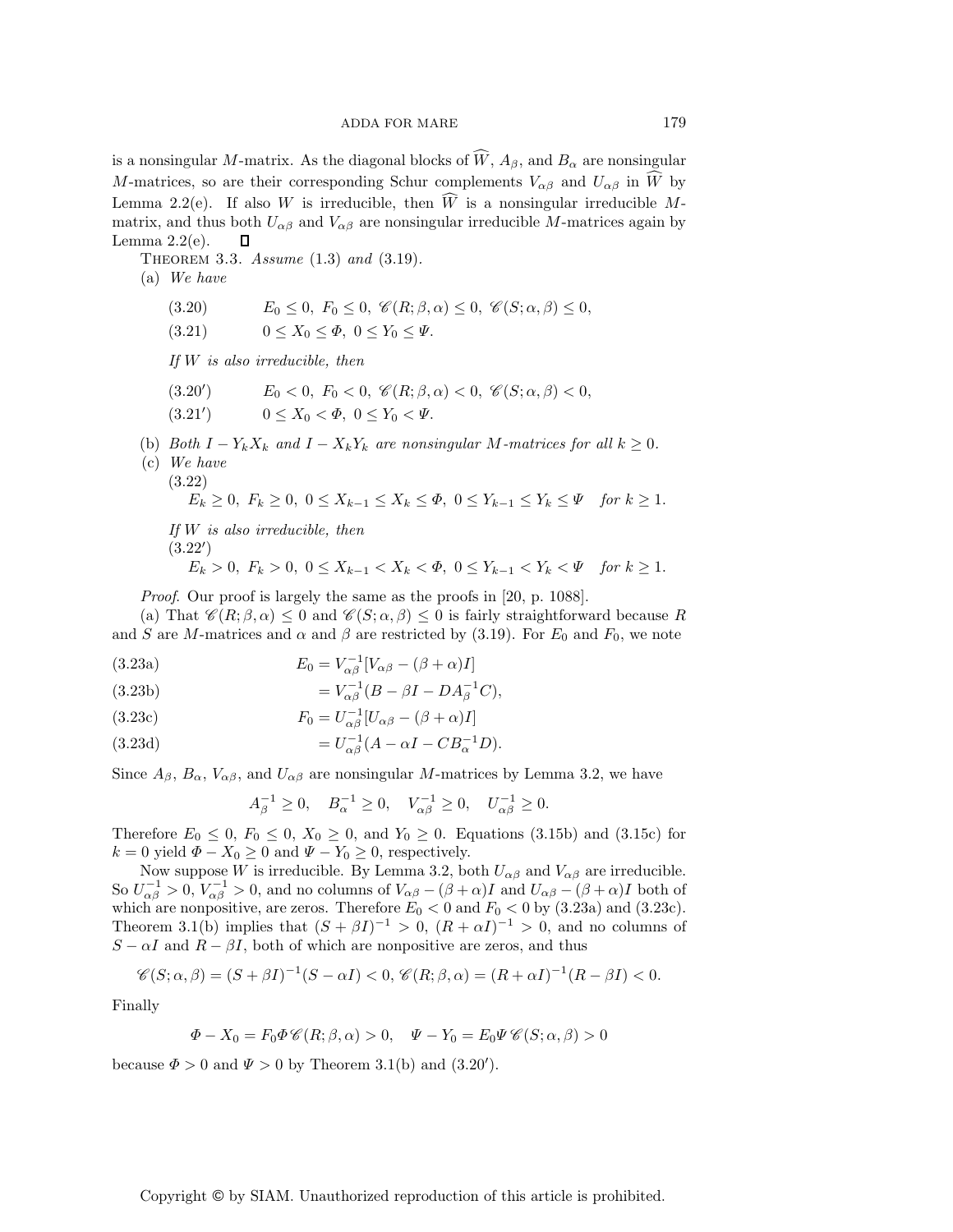(b)–(c) We have  $I - X_0Y_0 \geq I - \Phi\Psi$  and  $I - Y_0X_0 \geq I - \Psi\Phi$ . Suppose for the moment that W is nonsingular. Then both  $I - \Phi \Psi$  and  $I - \Psi \Phi$  are nonsingular M-matrices by Theorem 3.1(e), and thus  $I - X_0Y_0$  and  $I - Y_0X_0$  are nonsingular  $M$ -matrices, too, by Lemma 2.2(b).

Now suppose  $W$  is an irreducible singular matrix. By Theorem 3.1(d), we have  $\Psi \Phi v_1 \leq v_1$ , where  $v_1 > 0$  is defined in Theorem 3.1(d). So  $\rho(\Psi \Phi) \leq 1$  by [7, Theorem 1.11, p. 28]. By part (a) of this theorem,  $0 \le X_0 < \Phi$  and  $0 \le Y_0 < \Psi$ . Therefore  $0 \leq X_0 Y_0 < \Phi \Psi$ . Since  $\Phi \Psi$  is irreducible, we conclude by [7, Corollary 1.5, p. 27]

$$
\rho(Y_0 X_0) = \rho(X_0 Y_0) < \rho(\Psi \Phi) = \rho(\Phi \Psi) \le 1,
$$

and thus  $I - Y_0 X_0$  and  $I - X_0 Y_0$  are nonsingular M-matrices. This proves part (b) for  $k = 0$ .

Since  $E_0 \leq 0$  and  $F_0 \leq 0$ , and  $I - Y_0 X_0$  and  $I - X_0 Y_0$  are nonsingular M-matrices, we deduce from (3.13) that

$$
E_1 \ge 0, \quad F_1 \ge 0, \quad X_1 \ge X_0, \quad Y_1 \ge Y_0.
$$

By (3.15b) and (3.15c),

(3.24) 
$$
\Phi - X_1 = F_1 \Phi \left[ \mathscr{C}(R; \beta, \alpha) \right]^2, \quad \Psi - Y_1 = E_1 \Psi \left[ \mathscr{C}(S; \alpha, \beta) \right]^2,
$$

yielding  $\Phi - X_1 \geq 0$  and  $\Psi - Y_1 \geq 0$ , respectively. Consider now W is also irreducible. We have, by  $(3.20')$  and  $(3.21')$  and  $(3.13)$ ,

$$
E_1 > 0, \quad F_1 > 0, \quad X_1 > X_0 \ge 0, \quad Y_1 > Y_0 \ge 0,
$$

and then  $X_1 < \Phi$  and  $Y_1 < \Psi$  by (3.24). This proves part (c) for  $k = 1$ .

Part (b) for  $k \ge 1$  and part (c) for  $k \ge 2$  can be proved together through the lection argument. Details are omitted.  $\Box$ induction argument. Details are omitted.

One important implication of Theorem 3.3 is that all formulas in subsection 3.1 for ADDA are well-defined under the assumptions (1.3) and (3.19).

Next we look into choosing  $\alpha$  and  $\beta$  subject to (3.19) to optimize the convergence speed. We have (3.15), which yields

(3.25a) 
$$
0 \leq \Phi - X_k = (I - X_k \Psi) \left[ \mathscr{C}(S; \alpha, \beta) \right]^{2^k} \Phi \left[ \mathscr{C}(R; \beta, \alpha) \right]^{2^k}
$$

<sup>≤</sup> [*<sup>C</sup>* (S; α, β)]<sup>2</sup><sup>k</sup> Φ[*C*(R; β,α)]<sup>2</sup><sup>k</sup> (3.25b) ,

(3.25c) 
$$
0 \leq \Psi - Y_k = (I - Y_k \Phi) \left[ \mathscr{C}(R; \beta, \alpha) \right]^{2^k} \Psi \left[ \mathscr{C}(S; \alpha, \beta) \right]^{2^k}
$$

(3.25d) 
$$
\leq \left[ \mathscr{C}(R;\beta,\alpha) \right]^{2^k} \Psi \left[ \mathscr{C}(S;\alpha,\beta) \right]^{2^k}.
$$

Now if W is a nonsingular M-matrix, then both R and S are nonsingular M-matrices, too, by Theorem 3.1(c). Therefore

(3.26) 
$$
\rho(\mathscr{C}(R;\beta,\alpha)) < 1, \ \rho(\mathscr{C}(S;\alpha,\beta)) < 1 \text{ under (3.17)},
$$

implying  $X_k \to \Phi$  and  $Y_k \to \Psi$  as  $k \to \infty$ . This is what was proved in [22]. But for an irreducible singular M-matrix W with  $u_1^T v_1 \neq u_2^T v_2$ , it is proved in [20] that one of<br>the spectral radii in (3.26) is less than 1 while the other is equal to 1 still implying the spectral radii in (3.26) is less than 1, while the other is equal to 1, still implying  $X_k \to \Phi$  and  $Y_k \to \Psi$  as  $k \to \infty$ . Furthermore, [20, Theorem 4.4] implies that the best choice is given by (3.18) in the sense that both spectral radii in  $\rho(\mathscr{C}(R;\alpha,\alpha))$ and  $\rho(\mathscr{C}(S;\alpha,\alpha))$  are minimized subject to  $\alpha \geq \max_{i,j} \{A_{(i,i)}, B_{(j,j)}\}.$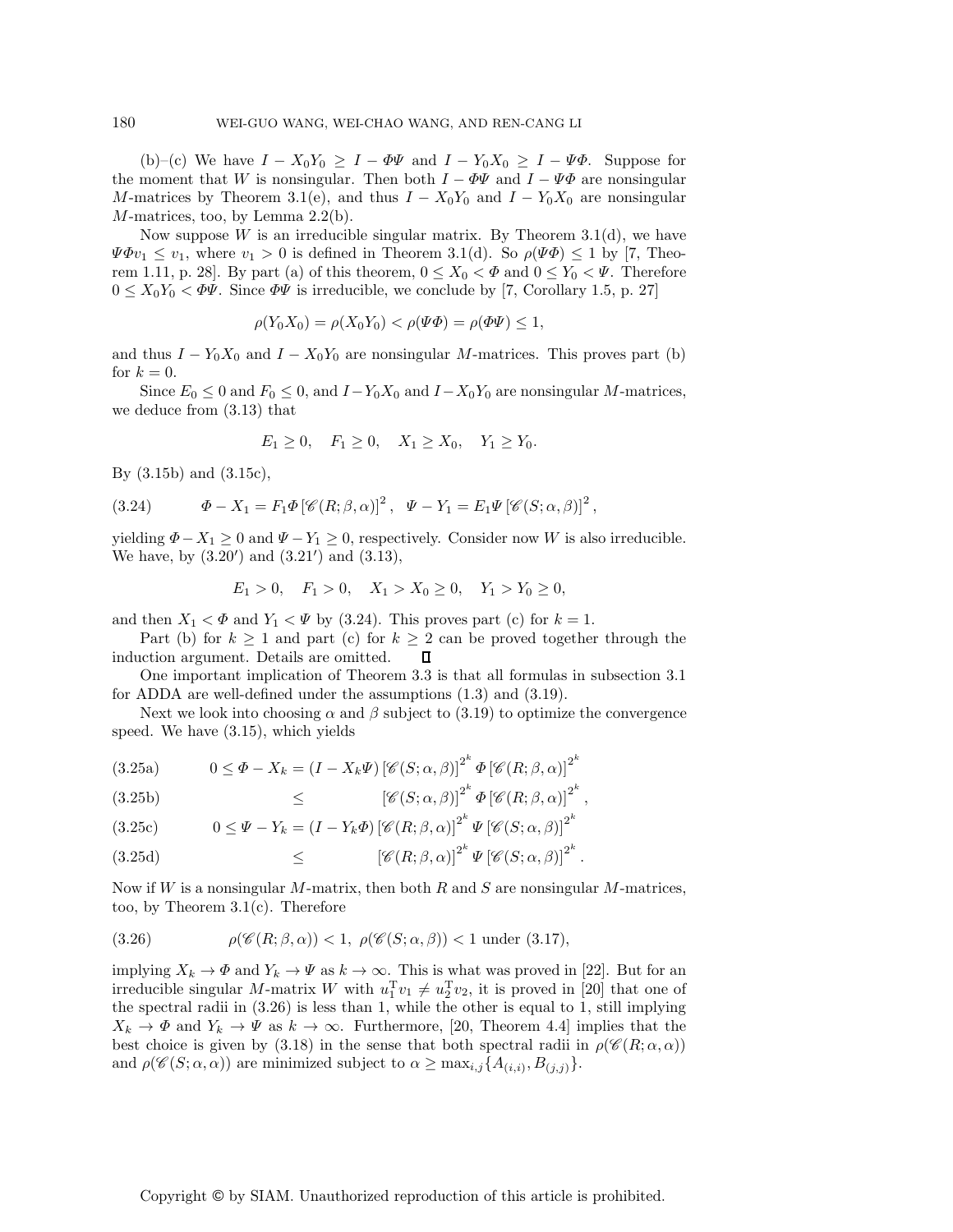We can do better by allowing  $\alpha$  and  $\beta$  to be different with the help of Theorem 2.3. The main result is summarized in the following theorem.

Theorem 3.4. *Assume* (1.3) *and* (3.19)*. We have*

(3.27a) 
$$
\limsup_{k \to \infty} \|\Phi - X_k\|^{1/2^k} \le \rho(\mathscr{C}(S; \alpha, \beta)) \cdot \rho(\mathscr{C}(R; \beta, \alpha)),
$$

(3.27b) 
$$
\limsup_{k \to \infty} \|\Psi - Y_k\|^{1/2^k} \le \rho(\mathscr{C}(R;\beta,\alpha)) \cdot \rho(\mathscr{C}(S;\alpha,\beta)).
$$

*The optimal*  $\alpha$  *and*  $\beta$  *that minimize the right-hand sides of* (3.27) *are*  $\alpha = \alpha_{\text{opt}}$  *and*  $\beta = \beta_{\rm opt}$ .

*Proof.* Since all matrix norms are equivalent, we may assume that  $\|\cdot\|$  is consistent. By  $(3.25b)$ , we have

$$
\|\Phi - X_k\|^{1/2^k} \le \left\| \left[ \mathscr{C}(S;\alpha,\beta) \right]^{2^k} \right\|^{1/2^k} \cdot \|\Phi\|^{1/2^k} \cdot \left\| \left[ \mathscr{C}(R;\beta,\alpha) \right]^{2^k} \right\|^{1/2^k},
$$

which goes to  $\rho(\mathscr{C}(S;\alpha,\beta))\cdot \rho(\mathscr{C}(R;\beta,\alpha))$  as  $k\to\infty$ , unless  $\Phi=0$ , in which case both sides are 0 for all k. Thus (3.27a) holds. Similarly we have (3.27b). Since  $R = B - D\Phi$ and  $S = A - C\Psi$  are M-matrices and  $D\Phi \geq 0$  and  $C\Psi \geq 0$ ,

$$
\alpha \ge \max_i A_{(i,i)} \ge \max_i S_{(i,i)}, \quad \beta \ge \max_j B_{(j,j)} \ge \max_j R_{(j,j)}.
$$

By Theorem 2.3,  $\rho(\mathscr{C}(R;\beta,\alpha)) \cdot \rho(\mathscr{C}(S;\alpha,\beta))$  is either strictly increasing if at least one of R and S is nonsingular or identically 1, subject to (3.19). In any case,  $\alpha = \alpha_{opt}$ <br>and  $\beta = \beta_{opt}$  minimize the product  $\rho(\mathscr{C}(S; \alpha, \beta)) \cdot \rho(\mathscr{C}(R; \beta, \alpha))$ . and  $\beta = \beta_{\text{opt}}$  minimize the product  $\rho(\mathscr{C}(S; \alpha, \beta)) \cdot \rho(\mathscr{C}(R; \beta, \alpha)).$ 

**3.3. Optimal ADDA.** We are now ready to present our ADDA, based on the framework in subsection 3.1 and analysis in subsection 3.2.

ALGORITHM 3.1. ADDA for MARE  $XDX - AX - XB + C = 0$  and, as a by-product, for cMARE  $YCY - YA - BY + D = 0$ .

1 Pick  $\alpha \ge \alpha_{\text{opt}}$  and  $\beta \ge \beta_{\text{opt}}$ ;<br>2  $A_{\beta} \stackrel{\text{def}}{=} A + \beta I$ ,  $B_{\alpha} \stackrel{\text{def}}{=} B + \alpha$ .

- 2  $A_{\beta} \stackrel{\text{def}}{=} A + \beta I, B_{\alpha} \stackrel{\text{def}}{=} B + \alpha I;$ <br>3 Compute  $A^{-1}$  and  $B^{-1}$ .
- 3 Compute  $A_\beta^{-1}$  and  $B_\alpha^{-1}$ ;
- 4 Compute  $V_{\alpha\beta}$  and  $U_{\alpha\beta}$  as in (3.6) and then their inverses;
- 5 Compute  $E_0$  by (3.23b),  $F_0$  by (3.23d),  $X_0$  and  $Y_0$  by (3.8);<br>6 Compute  $(I X_0Y_0)^{-1}$  and  $(I Y_0X_0)^{-1}$ .
- 6 Compute  $(I X_0Y_0)^{-1}$  and  $(I Y_0X_0)^{-1}$ ;<br>7 Compute  $X_1$  and  $Y_1$  by (3.13c) and (3.13d)
- 7 Compute  $X_1$  and  $Y_1$  by (3.13c) and (3.13d);<br>8 For  $k = 1, 2, \ldots$ , until convergence
- 8 For  $k = 1, 2, \ldots$ , until convergence<br>9 Compute  $E_k$  and  $F_k$  by (3.13a)
- Compute  $E_k$  and  $F_k$  by (3.13a) and (3.13b)<br>(after substituting  $k+1$  for k); (after substituting  $k + 1$  for k);<br>Compute  $(I - X, V, )^{-1}$  and  $(I - I)$
- 10 Compute  $(I X_k Y_k)^{-1}$  and  $(I Y_k X_k)^{-1}$ ;<br>11 Compute  $Y_{k+1}$  and  $Y_{k+1}$  by (3.13c) and (3
- 11 Compute  $X_{k+1}$  and  $Y_{k+1}$  by (3.13c) and (3.13d);
- 12 Enddo

*Remark* 3.1. ADDA differs from SDA of [22] only in its initial setup—lines 1–5 that build two parameters  $\alpha$  and  $\beta$  into the algorithm. In [36], we explained in detail how to make critical implementation changes to ensure computed  $\Phi$  and  $\Psi$  by SDA to have entrywise relative accuracy as much as the input data deserves. The key is to use the GTH-like algorithm  $\left|1, 35\right|$  to invert all nonsingular M-matrices. Every comment in [36, Remark 4.1], except the selection of its sole parameter for SDA, applies here. We shall not repeat most of those comments to save space.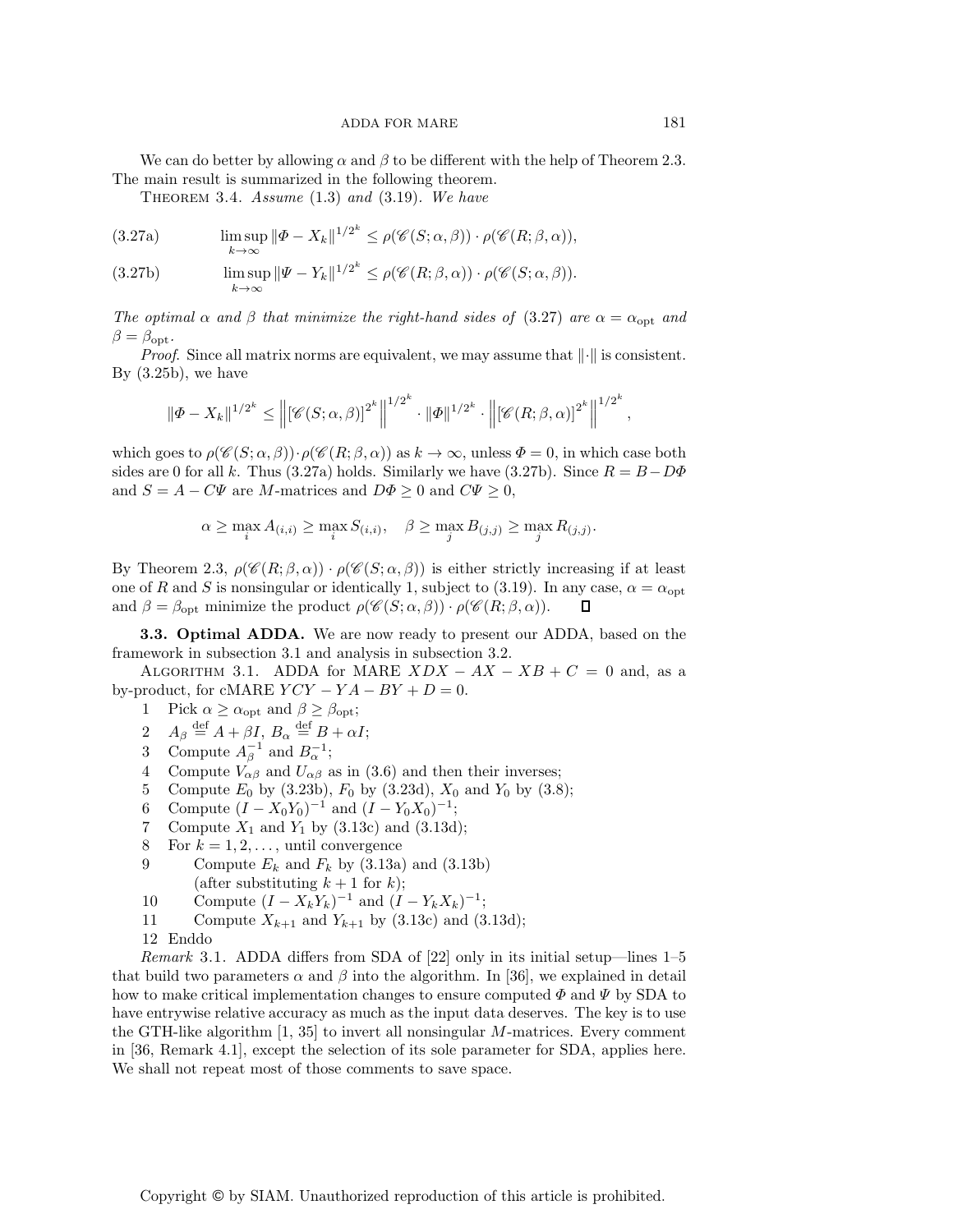About selecting the parameters  $\alpha$  and  $\beta$ , Theorem 3.4 suggests  $\alpha = \alpha_{opt}$  and  $\beta = \beta_{\rm opt}$  for the best convergence rate. But when the diagonal entries of A and B are not known exactly or are not exactly floating point numbers, the diagonal entries of  $A - \alpha I$  and  $B - \beta I$  needed for computing  $E_0$  by (3.23b) and  $F_0$  by (3.23d) may suffer catastrophic cancelations. One remedy to avoid this is to take  $\alpha = \eta \cdot \alpha_{opt}$  and  $\beta = \eta \cdot \beta_{\rm opt}$  for some  $\eta > 1$  but not too close to 1. This will slow the convergence, but the gain is to ensure computed  $\Phi$  and  $\Psi$  by ADDA have deserved entrywise relative accuracy. Usually ADDA converges so fast that such a little degradation in the optimality of  $\alpha$  and  $\beta$  does not increase the number of iteration steps needed for convergence.

Recall the convergence of ADDA does not depend on both spectral radii  $\rho(\mathscr{C}(S; \alpha,$ β)) and  $ρ(F(R; β, α))$  being less than 1. In fact, often the larger is bigger than 1 while the smaller is less than 1 but the product is less than 1. It can happen that the larger one is so big that implemented as exactly given in Algorithm 3.1, ADDA can encounter overflown in  $E_k$  or  $F_k$  before  $X_k$  and  $Y_k$  converge with a desired accuracy. This happened in one of our test runs. To cure this, we notice that scaling  $E_k$  and  $F_k$  to  $\eta E_k$  and  $\eta^{-1} F_k$  for some  $\eta > 0$  has no effect on  $X_{k+1}$  and  $Y_{k+1}$  and thereafter. In view of this, we devise the following strategy: at every iteration step after  $E_k$  and  $F_k$  are computed, we pick  $\eta$  such that  $\|\eta E_k\| = \|\eta^{-1}F_k\|$ , i.e.,  $\eta = \sqrt{\|F_k\|/\|E_k\|}$ , and scale  $E_k$  and  $F_k$  to  $\eta E_k$  and  $\eta^{-1} F_k$ . Which matrix norm  $\|\cdot\|$  is not particularly important and in our tests—we used the  $\ell_1$ -operator norm  $\|\cdot\|_1$ .

The *optimal ADDA* is the one with  $\alpha = \alpha_{\text{opt}}$  and  $\beta = \beta_{\text{opt}}$ . Since there is little reason not to use the optimal ADDA, except for the situation we mentioned in Remark 3.1, for ease of presentation in what follows we always mean the optimal ADDA whenever we refer to an ADDA, unless explicitly stated differently.

**4. Application to M-matrix Sylvester equation.** When  $D = 0$ , MARE (1.1) degenerates to a Sylvester equation:

$$
(4.1) \t\t AX + XB = C.
$$

The assumption (1.3) on its associated  $\begin{pmatrix} B & 0 \ -C & A \end{pmatrix}$  implies that A and B are nonsingular M metrics and  $C > 0$ . Thus (4.1) is an M metric subset associated (MSE) as M-matrices and  $C \geq 0$ . Thus (4.1) is an M-matrix sylvester equation (MSE) as defined in  $[35]$ : both A and B have positive diagonal entries and nonpositive offdiagonal entries and  $P = I_m \otimes A + B^T \otimes I_n$  is a nonsingular M-matrix, and  $C \geq 0$ .

MSE (4.1) has the unique solution  $\Phi \geq 0$  and its cMARE has the solution  $\Psi = 0$ . Apply ADDA to (4.1) to get

(4.2a) 
$$
E_0 = \mathscr{C}(B; \beta, \alpha) \equiv (B + \alpha I)^{-1} (B - \beta I),
$$

(4.2b) 
$$
F_0 = \mathscr{C}(A; \alpha, \beta) \equiv (A + \beta I)^{-1} (A - \alpha I),
$$

(4.2c) 
$$
X_0 = (\beta + \alpha)(A + \beta I)^{-1}C(B + \alpha I)^{-1},
$$

and for  $k \geq 0$ 

(4.2d) 
$$
E_{k+1} = E_k^2, \qquad F_{k+1} = F_k^2,
$$

(4.2e) 
$$
X_{k+1} = X_k + F_k X_k E_k.
$$

The associated error equation is

(4.3) 
$$
0 \leq \Phi - X_k = \left[\mathscr{C}(A;\alpha,\beta)\right]^{2^k} \Phi \left[\mathscr{C}(B;\beta,\alpha)\right]^{2^k}.
$$

Smith's method [30, 35] is obtained after setting  $\alpha = \beta$  in (4.2) always.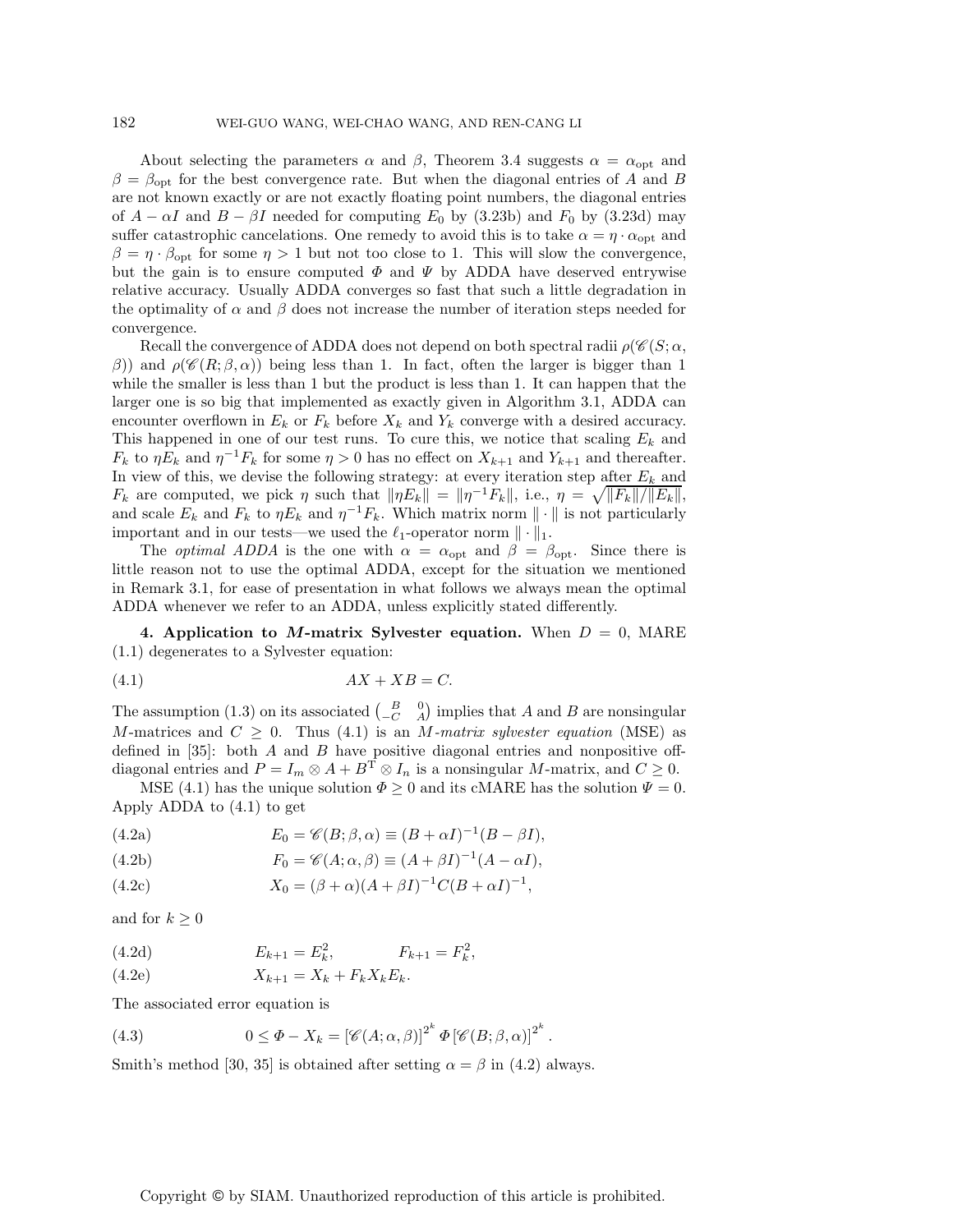Alternatively, we can derive (4.2) through a combination of an ADI iteration and Smith's idea in [30]. Given an approximation  $\mathbf{X} \approx \Phi$ , we compute the next approximation  $Z$  by one step of ADI:

1. Solve  $(A + \beta I)\mathbf{Y} = C - \mathbf{X}(B - \beta I)$  for **Y**.

2. Solve  $\mathbf{Z}(B+\alpha I) = C - (A - \alpha I)\mathbf{Y}$  for  $\mathbf{Z}$ . Eliminate  $Y$  to get

$$
\mathbf{Z} = X_0 + F_0 \mathbf{X} E_0,
$$

where  $E_0$ ,  $F_0$ , and  $X_0$  are the same as in (4.2a)–(4.2c). With  $\boldsymbol{X} = 0$ , keep iterating  $(4.4)$  to get

$$
\boldsymbol{Z}_k = \sum_{i=0}^k F_0^i X_0 E_0^i.
$$

If it converges, it converges to the solution  $\Phi = \mathbf{Z}_{\infty} = \sum_{i=0}^{\infty} F_0^i X_0 E_0^i$ . It can be verified that  $\{Z_i\}$  relates to  $\{Y_i\}$  by  $Y_i = \mathbf{Z}_{\infty}$ . Namely, instead of computing every verified that  $\{Z_i\}$  relates to  $\{X_i\}$  by  $X_k = Z_{2^k}$ . Namely, instead of computing every member in the sequence  $\{Z_i\}$ , (4.2) computes only the  $2^k$ th members. In view of its connection to ADI and Smith's method [30], we call (4.2) an *alternating-directional Smith method* (ADSM) for MSE (4.1). This connection to ADI is also the reason we name our Algorithm 3.1 an *alternating-directional doubling algorithm*.

Equation (4.3) gives

(4.5) 
$$
\limsup_{k \to \infty} \|\Phi - X_k\|^{1/2^k} \le \rho(\mathscr{C}(A; \alpha, \beta)) \cdot \rho(\mathscr{C}(B; \beta, \alpha)),
$$

suggesting we pick  $\alpha$  and  $\beta$  to minimize the right-hand side of (4.5) for fastest convergence. Subject to again

(3.19) 
$$
\alpha \ge \alpha_{\text{opt}} \stackrel{\text{def}}{=} \max_{i} A_{(i,i)}, \quad \beta \ge \beta_{\text{opt}} \stackrel{\text{def}}{=} \max_{j} B_{(j,j)}
$$

in order to ensure  $F_0 \le 0$ ,  $E_0 \le 0$  and all  $F_k \ge 0$  and  $E_k \ge 0$  for  $k \ge 1$ , we conclude by Theorem 2.3 that  $\alpha = \alpha_{\text{opt}}$  and  $\beta = \beta_{\text{opt}}$  minimize the right-hand side of (4.5).

**5. Comparisons with existing doubling algorithms.** In this section, we will compare the rates of convergence among our ADDA, the SDA of [22], and SDA combined with the SDA-ss of [9].

The right-hand sides in (3.27) provide an upper bound on convergence rate of ADDA. It is possible that the bound may overestimate the rate, but we expect in general it is tight. To facilitate our comparisons in what follows, we shall simply regard the upper bound as the *true* rate and without loss of generality assume

(5.1) 
$$
\alpha_{\text{opt}} \stackrel{\text{def}}{=} \max_{i} A_{(i,i)} \ge \beta_{\text{opt}} \stackrel{\text{def}}{=} \max_{i} B_{(i,i)}.
$$

Let  $\lambda_{\min}(S)$  be the eigenvalue of S in  $(3.3')$  with the smallest real part among all its<br>eigenvalues We know  $\lambda_{\min}(S) > 0$  and let  $\lambda_{\min}(R)$  be the same for R as in  $(3.3')$ eigenvalues. We know  $\lambda_{\min}(S) \ge 0$  and let  $\lambda_{\min}(R)$  be the same for R as in (3.3').<br>We have the convergence rate for the optimal ADDA

We have the convergence rate for the optimal ADDA

(5.2) 
$$
r_{\text{adda}} = \frac{\alpha_{\text{opt}} - \lambda_{\text{min}}(S)}{\beta_{\text{opt}} + \lambda_{\text{min}}(S)} \cdot \frac{\beta_{\text{opt}} - \lambda_{\text{min}}(R)}{\alpha_{\text{opt}} + \lambda_{\text{min}}(R)}.
$$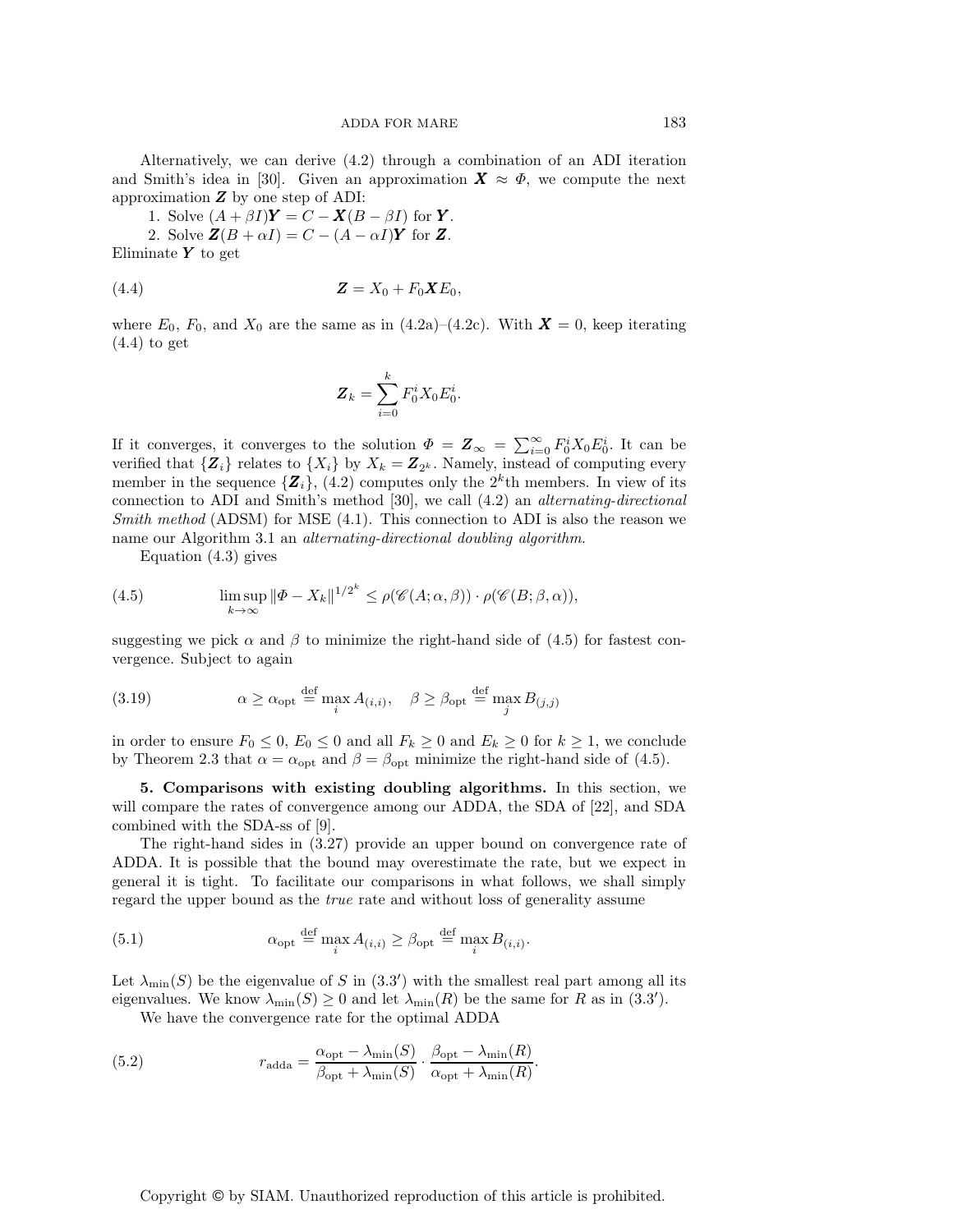Estimates in (3.27) with  $\alpha = \beta$  hold for SDA. Apply [20, Theorem 4.4] to conclude that the convergence rate for the optimal SDA is

(5.3) 
$$
r_{\text{sda}} = \frac{\alpha_{\text{opt}} - \lambda_{\text{min}}(S)}{\alpha_{\text{opt}} + \lambda_{\text{min}}(S)} \cdot \frac{\alpha_{\text{opt}} - \lambda_{\text{min}}(R)}{\alpha_{\text{opt}} + \lambda_{\text{min}}(R)}
$$

upon noticing (5.1).

In order to see the convergence rate of the optimal SDA-ss, we outline the algorithm below. For

(5.4) 
$$
\beta \geq \beta_{\text{opt}} \stackrel{\text{def}}{=} \max_{j} B_{(j,j)},
$$

set

(5.5) 
$$
\hat{H} = I - \beta^{-1}H, \quad \hat{A} = I + \beta^{-1}A, \quad \hat{B} = I - \beta^{-1}B,
$$

where *H* is defined as in (3.3). With *S* and *R* given by (3.3'), we have

(5.6a) 
$$
\widehat{H}\begin{pmatrix} I \\ \Phi \end{pmatrix} = \begin{pmatrix} I \\ \Phi \end{pmatrix} \widehat{R}, \qquad \widehat{H}\begin{pmatrix} \Psi \\ I \end{pmatrix} \widehat{S} = \begin{pmatrix} \Psi \\ I \end{pmatrix},
$$

(5.6b) 
$$
\widehat{R} = I - \beta^{-1} R, \qquad \widehat{S} = (I + \beta^{-1} S)^{-1}.
$$

Note that  $\widehat{A}$  is a nonsingular M-matrix, and let

(5.7) 
$$
\widehat{M}_0 = \begin{pmatrix} \widehat{E}_0 & 0 \\ -\widehat{X}_0 & I \end{pmatrix}, \quad \widehat{L}_0 = \begin{pmatrix} I & -\widehat{Y}_0 \\ 0 & \widehat{F}_0 \end{pmatrix},
$$

where

(5.8a) 
$$
\widehat{E}_0 = \widehat{B} + \beta^{-2} D \widehat{A}^{-1} C, \quad \widehat{Y}_0 = \beta^{-1} D \widehat{A}^{-1},
$$

(5.8b) 
$$
\widehat{F}_0 = \widehat{A}^{-1}, \qquad \widehat{X}_0 = \beta^{-1} \widehat{A}^{-1} C.
$$

It can be verified that  $\widehat{H} = \widehat{L}_0^{-1} \widehat{M}_0$ , substituting which into the equations in (5.6) to get

$$
\widehat{M}_0 \begin{pmatrix} I \\ \varPhi \end{pmatrix} = \widehat{L}_0 \begin{pmatrix} I \\ \varPhi \end{pmatrix} \widehat{R}, \quad \widehat{M}_0 \begin{pmatrix} \Psi \\ I \end{pmatrix} \widehat{S} = \widehat{L}_0 \begin{pmatrix} \Psi \\ I \end{pmatrix}.
$$

The rest follows the idea in [22] (and also that in section 3). SDA-ss seeks to construct a sequence of pairs  $\{M_k, L_k\}, k = 0, 1, 2, \ldots$ , such that

(5.9) 
$$
\widehat{M}_k \begin{pmatrix} I \\ \varPhi \end{pmatrix} = \widehat{L}_k \begin{pmatrix} I \\ \varPhi \end{pmatrix} \widehat{R}^{2^k}, \quad \widehat{M}_k \begin{pmatrix} \Psi \\ I \end{pmatrix} \widehat{S}^{2^k} = \widehat{L}_k \begin{pmatrix} \Psi \\ I \end{pmatrix},
$$

and at the same time  $M_k$  and  $L_k$  have the same forms as  $M_0$  and  $L_0$ , respectively, i.e.,

(5.10) 
$$
\widehat{M}_k = \begin{pmatrix} \widehat{E}_k & 0 \\ -\widehat{X}_k & I \end{pmatrix}, \quad \widehat{L}_k = \begin{pmatrix} I & -\widehat{Y}_k \\ 0 & \widehat{F}_k \end{pmatrix}.
$$

The formulas (3.13) for advancing from the kth approximations to the  $(k + 1)$ st ones remain valid here after placing a hat over every occurrence of  $E, F, X$ , and Y there.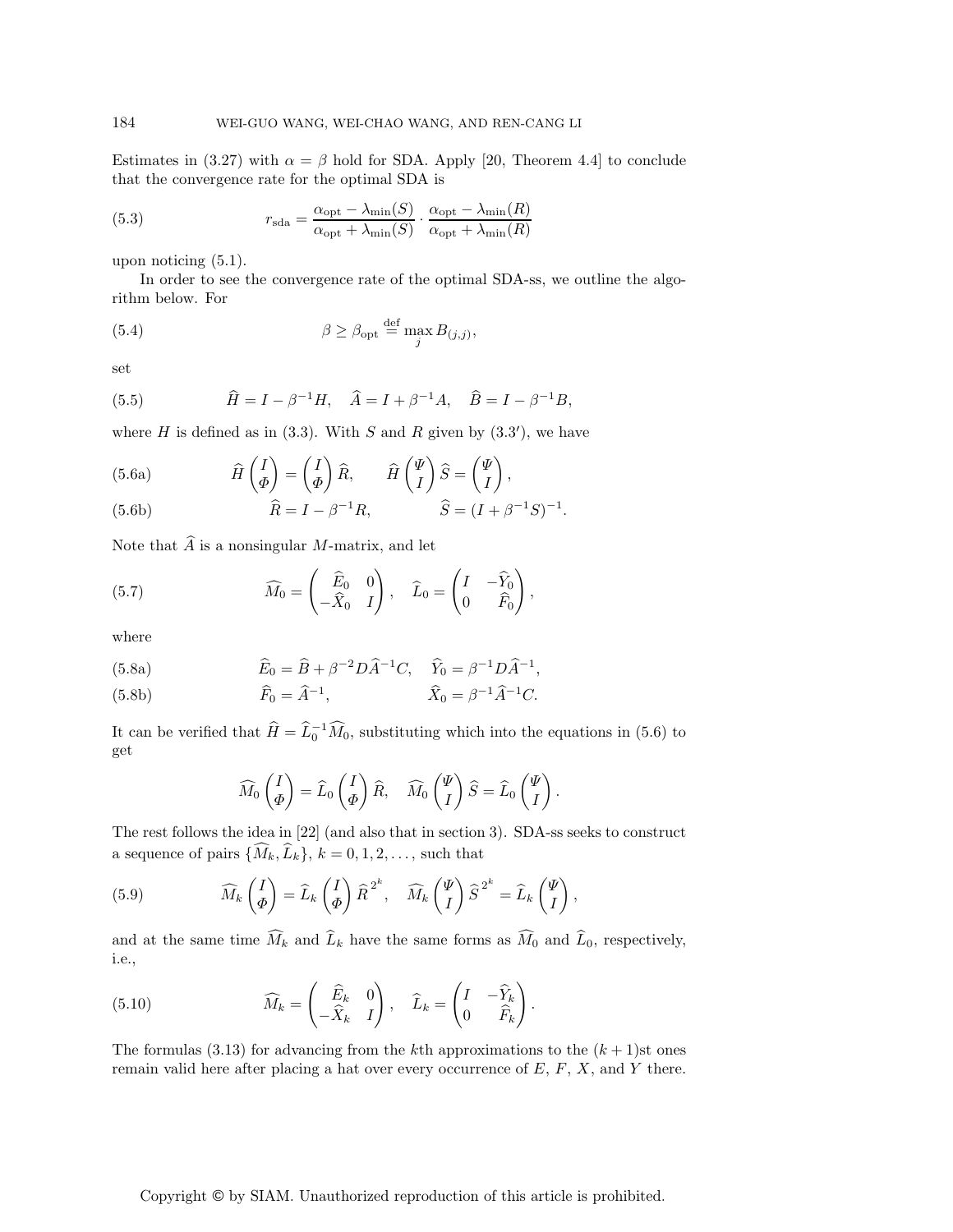At the end, we will have the following equations for errors in the approximations  $\hat{X}_k$ and  $\hat{Y}_k$ :

(5.11) 
$$
\Phi - \widehat{X}_k = (I - \widehat{X}_k \Psi) \widehat{S}^{2^k} \Phi \widehat{R}^{2^k} \le \widehat{S}^{2^k} \Phi \widehat{R}^{2^k},
$$

(5.12) 
$$
\Psi - \widehat{Y}_k = (I - \widehat{Y}_k \Phi) \widehat{R}^{2^k} \Psi \widehat{S}^{2^k} \leq \widehat{R}^{2^k} \Psi \widehat{S}^{2^k}.
$$

Consequently

(5.13) 
$$
\limsup_{k \to \infty} \|\Phi - \widehat{X}_k\|^{1/2^k}, \ \limsup_{k \to \infty} \|\Psi - \widehat{Y}_k\|^{1/2^k} \le \rho(\widehat{R}) \cdot \rho(\widehat{S}).
$$

In view of this inequality, (5.4), and Theorem 2.3, we conclude that the convergence rate of the optimal SDA-ss is

(5.14) 
$$
r_{\text{sda-ss}} = \frac{1 - \beta_{\text{opt}}^{-1} \lambda_{\min}(R)}{1 + \beta_{\text{opt}}^{-1} \lambda_{\min}(S)} = \frac{\beta_{\text{opt}} - \lambda_{\min}(R)}{\beta_{\text{opt}} + \lambda_{\min}(S)}.
$$

Now we are ready to compare all three rates of convergence. To simplify notation, we drop the subscript opt to  $\alpha$  and  $\beta$  and write  $\lambda_S = \lambda_{\min}(S)$  and  $\lambda_R = \lambda_{\min}(R)$ . We have

$$
(5.15)
$$

 $r_{\text{adda}}$ 

 $=\frac{\beta - \lambda_R}{\alpha}$ 

$$
\frac{r_{\text{adda}}}{r_{\text{sda}}} = \frac{\beta - \lambda_R}{\alpha - \lambda_R} \cdot \frac{\alpha + \lambda_S}{\beta + \lambda_S}
$$
\n(5.15)\n
$$
= 1 - \frac{(\lambda_R + \lambda_S)(\alpha - \beta)}{(\alpha - \lambda_R)(\beta + \lambda_S)},
$$
\n
$$
\frac{r_{\text{adda}}}{r_{\text{sda-ss}}} = \frac{\alpha - \lambda_S}{\alpha + \lambda_R}
$$
\n(5.16)\n
$$
= 1 - \frac{\lambda_R + \lambda_S}{\alpha + \lambda_R},
$$
\n
$$
\frac{r_{\text{sda-ss}}}{r_{\text{sda}}} = \frac{\beta - \lambda_R}{\beta + \lambda_S} \cdot \frac{\alpha + \lambda_S}{\alpha - \lambda_S} \cdot \frac{\alpha + \lambda_R}{\alpha - \lambda_R}
$$
\n(5.17)\n
$$
= 1 - \frac{(\lambda_R + \lambda_S)[\alpha(\alpha - \beta) - \lambda_S(\alpha - \lambda_R) - \alpha(\beta - \lambda_R)]}{(\beta + \lambda_S)(\alpha - \lambda_S)(\alpha - \lambda_R)}.
$$

If  $\lambda_R + \lambda_S = 0$  (which happens in the critical case), then all three ratios are 1. In fact, for the critical case  $r_{\text{adda}} = r_{\text{sda} - \text{sgn}} = 1$  and thus the three doubling algorithms converge linearly [11]. Suppose, in what follows, that  $\lambda_R + \lambda_S > 0$ , and recall (5.1). The first ratio

$$
r_{\rm adda}/r_{\rm sda} \le 1 \quad \text{always},
$$

with equality for  $\alpha = \beta$ , as expected. The ratio can be made much less than 1 if  $\alpha/\beta \gg 1$ . The second ratio

$$
r_{\rm adda}/r_{\rm sda\text{-ss}} < 1 \quad \text{always.}
$$

There is no definitive word on the third ratio because the sign of

$$
\zeta \stackrel{\text{def}}{=} \alpha(\alpha - \beta) - \lambda_S(\alpha - \lambda_R) - \alpha(\beta - \lambda_R)
$$

can change, dependent on different cases. If  $\zeta > 0$ , then SDA-ss is faster than SDA; otherwise it is slower.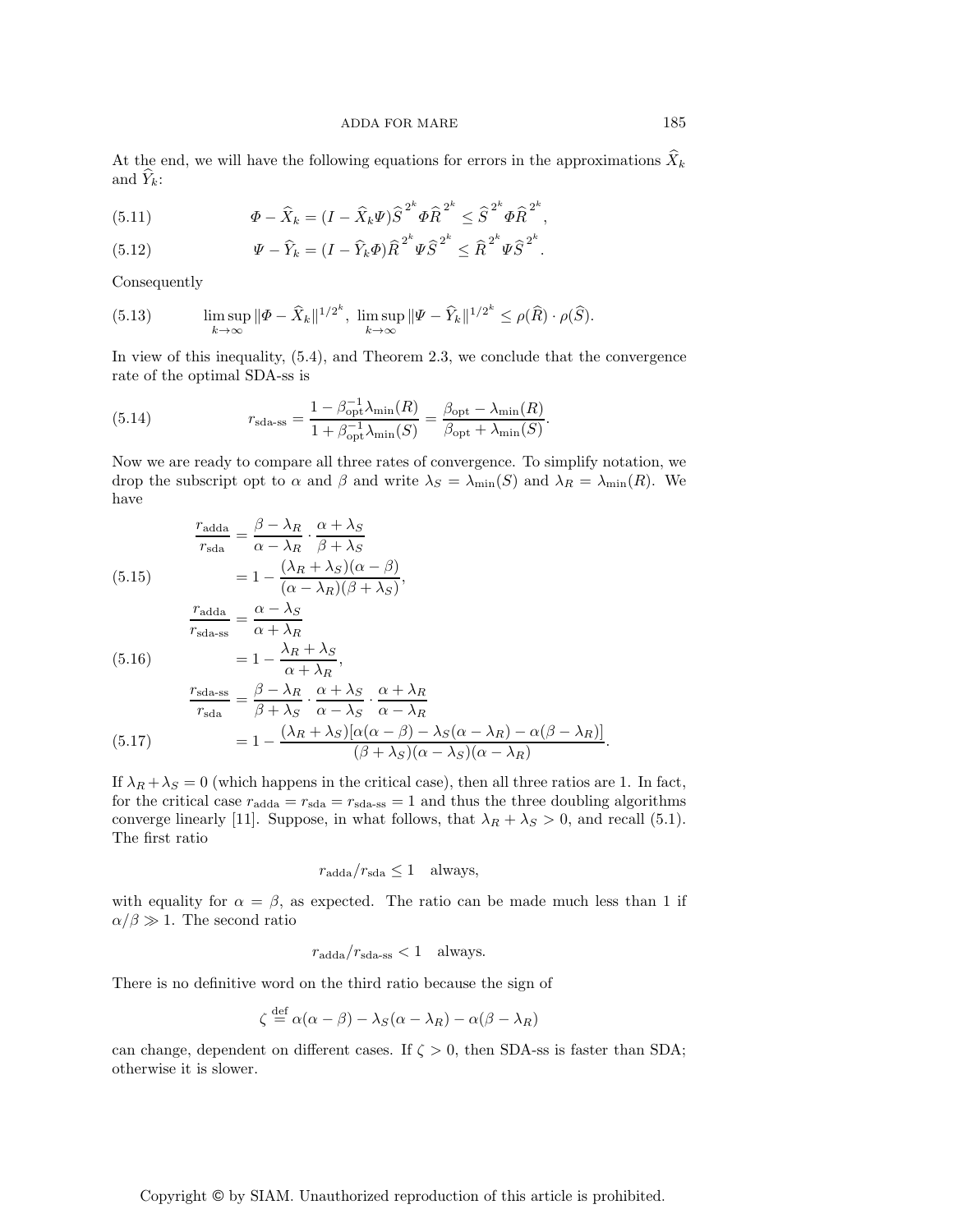It is worth pointing out that for SDA-ss it is very important how the shift-andshrink  $(5.5)$  is done. For example, instead of  $(5.1)$ , if

(5.18) 
$$
\max_{i} A_{(i,i)} < \max_{i} B_{(i,i)}.
$$

Then we still have (5.14), but, instead of (5.3),

(5.19) 
$$
r_{\rm sda} = \frac{\beta - \lambda_S}{\beta + \lambda_S} \cdot \frac{\beta - \lambda_R}{\beta + \lambda_R}.
$$

Then

$$
\frac{r_{\text{sda}}}{r_{\text{sda-ss}}} = \frac{\beta - \lambda_S}{\beta + \lambda_R} = 1 - \frac{\lambda_R + \lambda_S}{\beta + \lambda_R} < 1
$$

always, indicating SDA-ss is slower than SDA. To overcome this, when (5.18) holds, SDA-ss should be applied to cMARE  $(3.1)$  instead, and as a by-product,  $\Phi$  is computed as the minimal nonnegative solution to the complementary MARE of cMARE (3.1).

**6. Doubling algorithms by general bilinear transformations.** The doubling algorithms SDA, SDA-ss, and ADDA are constructed, respectively, by

|                                                                                                                      | Cayley transformation: $t \to \mathscr{C}(t; \alpha, \alpha) = (t - \alpha)/(t + \alpha)$ | for SDA,    |
|----------------------------------------------------------------------------------------------------------------------|-------------------------------------------------------------------------------------------|-------------|
| shrink-and-shift transformation: $t \to t/\beta - 1$                                                                 |                                                                                           | for SDA-ss. |
| <i>generalized Cayley</i> transformation: $t \to \mathscr{C}(t; \alpha, \beta) = (t - \alpha)/(t + \beta)$ for ADDA. |                                                                                           |             |
|                                                                                                                      |                                                                                           |             |

These transformations are three special cases of the following more general *bilinear* (also called *Möbius*) transformation:

(6.1) 
$$
t \to \mathscr{B}(t; \alpha, \alpha_1, \beta, \beta_1) \stackrel{\text{def}}{=} (\alpha_1 t - \alpha) / (\beta_1 t + \beta).
$$

It is tempting to ask if some faster doubling algorithm than ADDA could be constructed with this bilinear transformation because of two additional parameters  $\alpha_1$ and  $\beta_1$  to work with. In what follows we shall explain that optimal ADDA is still the best among all possible doubling algorithms coming out of (6.1).

The framework in subsection 3.1 can be modified to accommodate  $\mathscr{B}(t; \alpha, \alpha_1, \beta, \beta_1)$ upon noticing that, similar to (3.4),

(6.2a) 
$$
(\beta_1 H - \beta I) \begin{pmatrix} I \\ X \end{pmatrix} = (\alpha_1 H + \alpha I) \begin{pmatrix} I \\ X \end{pmatrix} \mathscr{B}(R; \beta, \beta_1, \alpha, \alpha_1),
$$
  
(6.2b) 
$$
(\beta_1 H - \beta I) \begin{pmatrix} Y \\ I \end{pmatrix} \mathscr{B}(S; \alpha, \alpha_1, \beta, \beta_1) = (\alpha_1 H + \alpha I) \begin{pmatrix} Y \\ I \end{pmatrix}.
$$

Assuming no breakdown occurs, i.e., all involved inverses exist, in the end we will have error equations, similar to those in  $(3.15)$ ,

(6.3a) 
$$
\Phi - X_k = (I - X_k \Psi) \left[ \mathcal{B}(S; \alpha, \alpha_1, \beta, \beta_1) \right]^{2^k} \Phi \left[ \mathcal{B}(R; \beta, \beta_1, \alpha, \alpha_1) \right]^{2^k},
$$

(6.3b) 
$$
\Psi - Y_k = (I - Y_k \Phi) \left[ \mathcal{B}(R; \beta, \beta_1, \alpha, \alpha_1) \right]^{2^k} \Psi \left[ \mathcal{B}(S; \alpha, \alpha_1, \beta, \beta_1) \right]^{2^k}.
$$

There are four cases to consider:

1.  $\alpha_1 \neq 0$  and  $\beta_1 \neq 0$ . Since  $\mathscr{B}(t; \alpha, \alpha_1, \beta, \beta_1) = (\alpha_1/\beta_1) \cdot \mathscr{C}(t; \alpha/\alpha_1, \beta/\beta_1)$ , both equations in (6.3) are the same as those for ADDA with the generalized Cayley transformation  $\mathscr{C}(t; \alpha/\alpha_1, \beta/\beta_1)$ . This implies that any resulting doubling algorithm is an ADDA.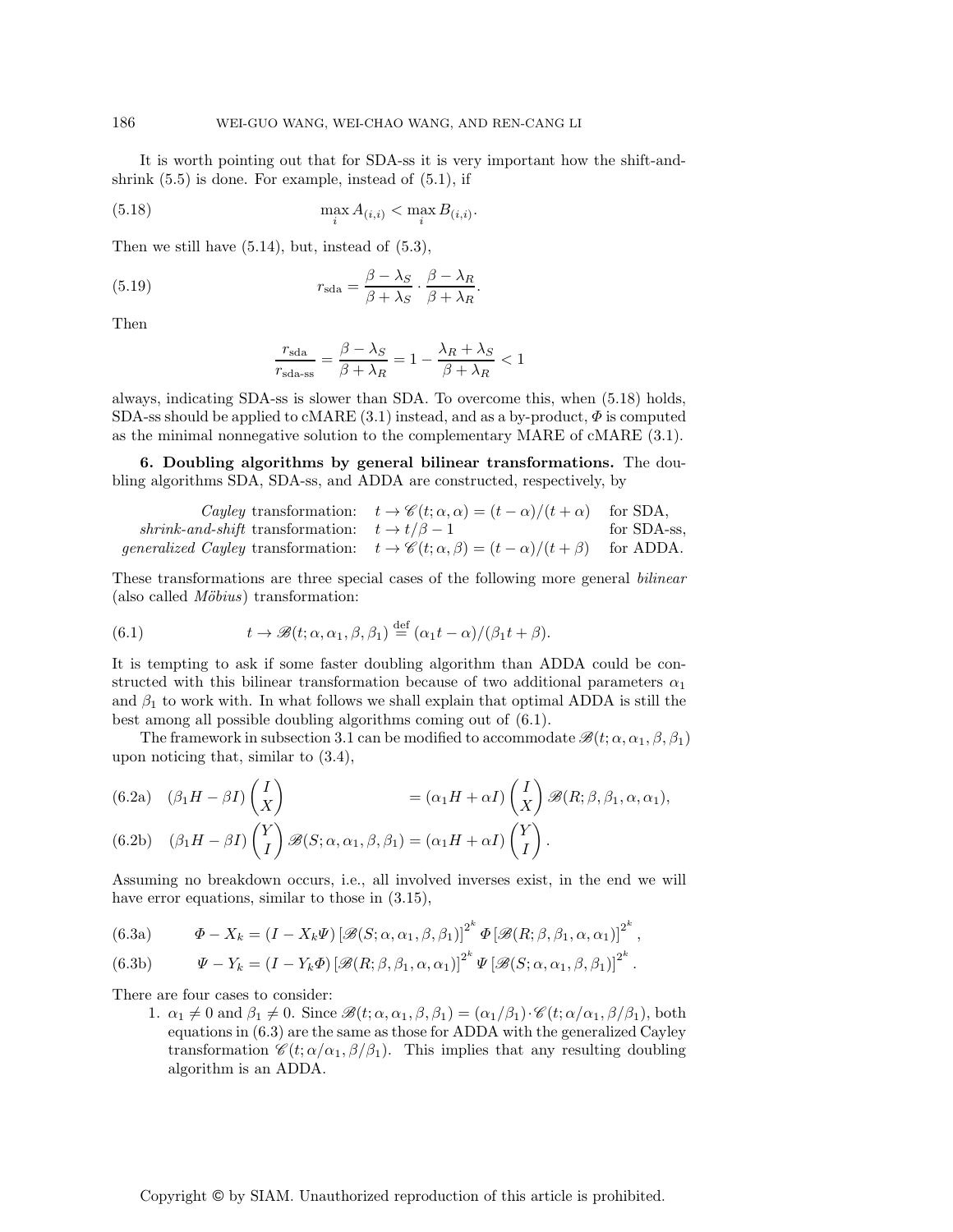- 2.  $\alpha_1 \neq 0$ ,  $\beta_1 = 0$  (and then  $\beta \neq 0$  in order for  $\mathscr{B}(t; \alpha, \alpha_1, \beta, \beta_1)$  to be welldefined):
	- (a) If  $\alpha = 0$ , then  $\mathscr{B}(t; \alpha, \alpha_1, \beta, \beta_1) = (\alpha_1/\beta)t$  and thus the equations in (6.3) become

$$
(6.4) \ \Phi - X_k = (I - X_k \Psi) S^{2^k} \Phi R^{-2^k}, \quad \Psi - Y_k = (I - Y_k \Phi) R^{-2^k} \Psi S^{2^k}.
$$

Convergence of  $X_k$  and  $Y_k$  to  $\Phi$  and  $\Psi$ , respectively, is no longer guaranteed.

- (b) If  $\alpha \neq 0$ , then  $\mathscr{B}(t; \alpha, \alpha_1, \beta, \beta_1) = (\alpha/\beta)[t(\alpha/\alpha_1)^{-1} 1]$  and thus the equations in (6.3) are the same as those for an SDA-ss. This implies that any resulting doubling algorithm is an SDA-ss.
- 3.  $\alpha_1 = 0$  (and then  $\alpha \neq 0$  in order for  $\mathscr{B}(t; \beta, \beta_1, \alpha, \alpha_1)$  to be well-defined),
- $\beta_1 \neq 0$ . This case is essentially the same as the previous one:  $\alpha_1 \neq 0$ ,  $\beta_1 = 0$ . 4.  $\alpha_1 = \beta_1 = 0$ , i.e.,  $\mathscr{B}(t; \alpha, \alpha_1, \beta, \beta_1)$  is constant. This is the trivial case. Convergence of  $X_k$  and  $Y_k$  to  $\Phi$  and  $\Psi$ , respectively, is not possible because no information on  $H$  is built into the algorithm.

In summary, possible doubling algorithms derivable from the general bilinear transformation are SDA, SDA-ss, ADDA, the trivial ones by  $\mathscr{B}(t; \alpha, \alpha_1, \beta, \beta_1) \equiv 1$  or  $\mathscr{B}(t; \alpha, \alpha_1, \beta, \beta_1) \equiv 0$ , and the one by  $\mathscr{B}(t; \alpha, \alpha_1, \beta, \beta_1) = t$ . Among these, optimal ADDA is the best.

In principle, possible doubling algorithms can also be constructed by noticing that, similar to  $(3.4)$  and  $(6.2)$ ,

$$
h(H)\begin{pmatrix} I \\ X \end{pmatrix} = \begin{pmatrix} I \\ X \end{pmatrix} h(R), \quad h(H)\begin{pmatrix} Y \\ I \end{pmatrix} [h(S)]^{-1} = \begin{pmatrix} Y \\ I \end{pmatrix},
$$

where  $h(\cdot)$  is a rational function (or any other more complicated function). But without knowing a particular effective  $h(\cdot)$ , such a generality has no practical value.

**7. Numerical examples.** In this section, we shall present a few numerical examples to test numerical effectiveness of ADDA, in comparison with SDA and SDA-ss, as well as their ability to deliver entrywise relative accurate numerical solutions as argued in [36]. We will use two error measures to gauge accuracy in a computed solution  $\widehat{\Phi}$ : the normalized residual (NRes),

(7.1) 
$$
\text{NRes} = \frac{\|\bar{\phi}D\bar{\phi} - A\bar{\phi} - \bar{\phi}B + C\|}{\|\hat{\phi}\|(\|\hat{\phi}\|\|D\| + \|A\| + \|B\|) + \|C\|},
$$

a commonly used measure because it is readily available, and the entrywise relative error (ERErr),

(7.2) 
$$
\text{ERErr} = \max_{i,j} |(\widehat{\Phi} - \Phi)_{(i,j)}| / \Phi_{(i,j)},
$$

which is not available in actual computations but is made available here for testing purposes. In the case of ERErr, the indeterminant  $0/0$  is treated as 0. In using (7.1) hereafter, we use  $\ell_1$ -operator norm  $\|\cdot\|_1$  as an example. For all practical purposes, any matrix norm should work just fine.

Both errors defined by (7.1) and (7.2) are 0 if  $\hat{\Phi}$  is exact, but numerically they can only be made as small as  $O(\boldsymbol{u})$  in general, where  $\boldsymbol{u}$  is the unit machine roundoff. As we will see, to achieve  $\widehat{\Phi}$  with deserved entrywise relative accuracy, tiny NRes, as tiny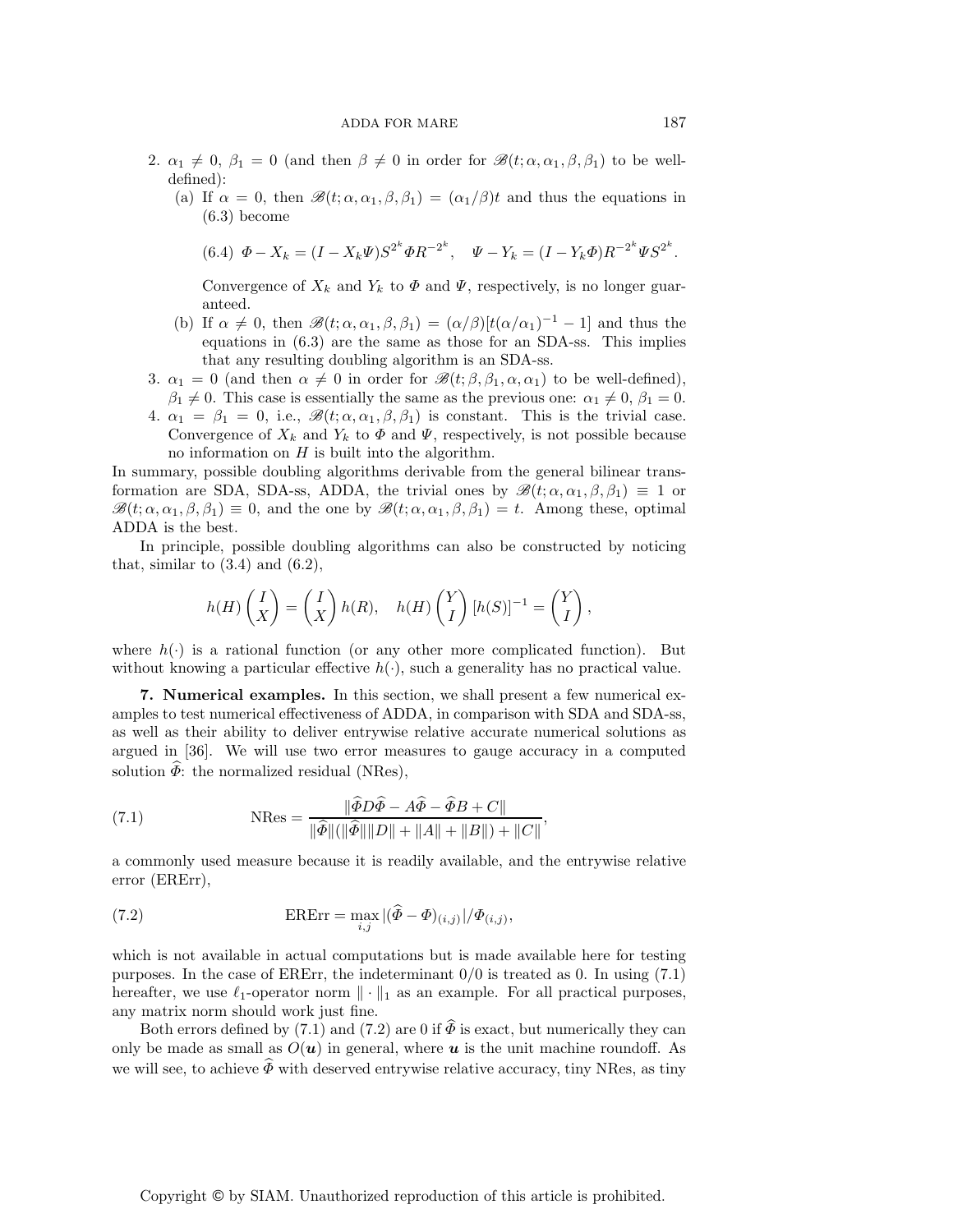as  $O(u)$ , is not sufficient. To get some idea about what deserved entrywise relative accuracy should be expected, we will first outline some of the main perturbation results in [36] and then present them along with our numerical results.

**7.1. Deserved entrywise relative accuracy.** Let<sup>5</sup> W be perturbed to  $\widetilde{W}$  in such a way that

(7.3) 
$$
|\widetilde{A} - A| \leq \epsilon |A|, |\widetilde{B} - B| \leq \epsilon |B|, |\widetilde{C} - C| \leq \epsilon C, |\widetilde{D} - D| \leq \epsilon D,
$$

where  $0 \leq \epsilon < 1$ . It has been shown [36] that  $\widetilde{\Phi}_{(i,j)} = 0$  if and only if  $\Phi_{(i,j)} = 0$ , under  $(7.3)$  and the assumption that both W and W are M-matrices. This fact paves the way to investigate how much each entry changes relatively way to investigate how much each entry changes relatively.

Split  $A$  and  $B$  as

(7.4a) 
$$
A = D_1 - N_1
$$
,  $D_1 = \text{diag}(A)$ ,

(7.4b) 
$$
B = D_2 - N_2, \quad D_2 = \text{diag}(B).
$$

Correspondingly

$$
A - \Phi D = D_1 - N_1 - \Phi D, \quad B - D\Phi = D_2 - N_2 - D\Phi,
$$

and set

(7.5) 
$$
\lambda_1 = \rho(D_1^{-1}(N_1 + \Phi D)), \quad \lambda_2 = \rho(D_2^{-1}(N_2 + D\Phi)), \quad \lambda = \max\{\lambda_1, \lambda_2\},
$$

$$
\tau_1 = \frac{\min_i A_{(i,i)}}{\max_j B_{(j,j)}}, \qquad \tau_2 = \frac{\min_j B_{(j,j)}}{\max_i A_{(i,i)}}.
$$

If W is nonsingular, then  $A - \Phi D$  and  $B - D\Phi$  are nonsingular M-matrices by Theorem 3.1; so  $\lambda_1 < 1$  and  $\lambda_2 < 1$  [32, Theorem 3.15, p. 90] and thus  $0 \leq \lambda < 1$ . If W is an irreducible singular  $M$ -matrix, then by Theorem 3.1(d),

1. if  $u_1^Tv_1 > u_2^Tv_2$ , then  $\lambda_1 < 1$  and  $\lambda_2 = 1$ ;<br>2. if  $u_1^Tv_1 < u_2^Tv_2$ , then  $\lambda_1 = 1$  and  $\lambda_2 < 1$ ;

2. if  $u_1^{\text{T}}v_1 < u_2^{\text{T}}v_2$ , then  $\lambda_1 = 1$  and  $\lambda_2 < 1$ ;<br>3. if  $u_1^{\text{T}}v_1 = u_1^{\text{T}}v_2$ , then  $\lambda_1 = \lambda_2 = 1$ 

3. if  $u_1^{\mathsf{T}} v_1 = u_2^{\mathsf{T}} v_2$ , then  $\lambda_1 = \lambda_2 = 1$ .<br>hird case  $u_1^{\mathsf{T}} v_1 = u_1^{\mathsf{T}} v_2$ , the so-called

The third case  $u_1^T v_1 = u_2^T v_2$ , the so-called critical case, is rather extreme. It is argued<br>in [10] that for the evitical case for sufficiently small  $\widetilde{W}$ .  $W^{\parallel}$  there evits a constant in [19] that for the critical case for sufficiently small  $||W - W||$  there exists a constant  $\theta$  such that  $\theta$  such that

1.  $\|\widetilde{\Phi} - \Phi\| \leq \theta \|\widetilde{W} - W\|^{1/2};$ <br>2.  $\|\widetilde{\mathfrak{F}} - \Phi\| < \theta \|\widetilde{W}\|$  Will if  $\widetilde{\mathfrak{f}}$ 

2.  $\|\Phi - \Phi\| \le \theta \|W - W\|$  if W is also singular.<br> $\theta$  is known only by its existence

This  $\theta$  is known only by its existence.

The following results are taken from [36]. They are more informative but do not work for the critical case. Suppose that  $W$  is a nonsingular  $M$ -matrix or an irreducible singular M-matrix with  $u_1^T v_1 \neq u_2^T v_2$ ,  $\epsilon$  in (7.3) is sufficiently small, and  $\widetilde{W}$  is an M matrix. We have  $W$  is an  $M$ -matrix. We have

1.

(7.7) 
$$
|\Phi - \widetilde{\Phi}| \leq [2\gamma \epsilon \mathbf{1}_{n,m} + O\left(\epsilon^2\right)] \Phi,
$$

where  $\gamma$  is given by

(7.8) 
$$
(A - \Phi D)\Upsilon + \Upsilon(B - D\Phi) = D_1\Phi + \Phi D_2, \quad \gamma = \max_{i,j} \Upsilon_{(i,j)}/\Phi_{(i,j)}.
$$

<sup>5</sup>We'll denote each perturbed counterpart by the same symbol but with a tilde.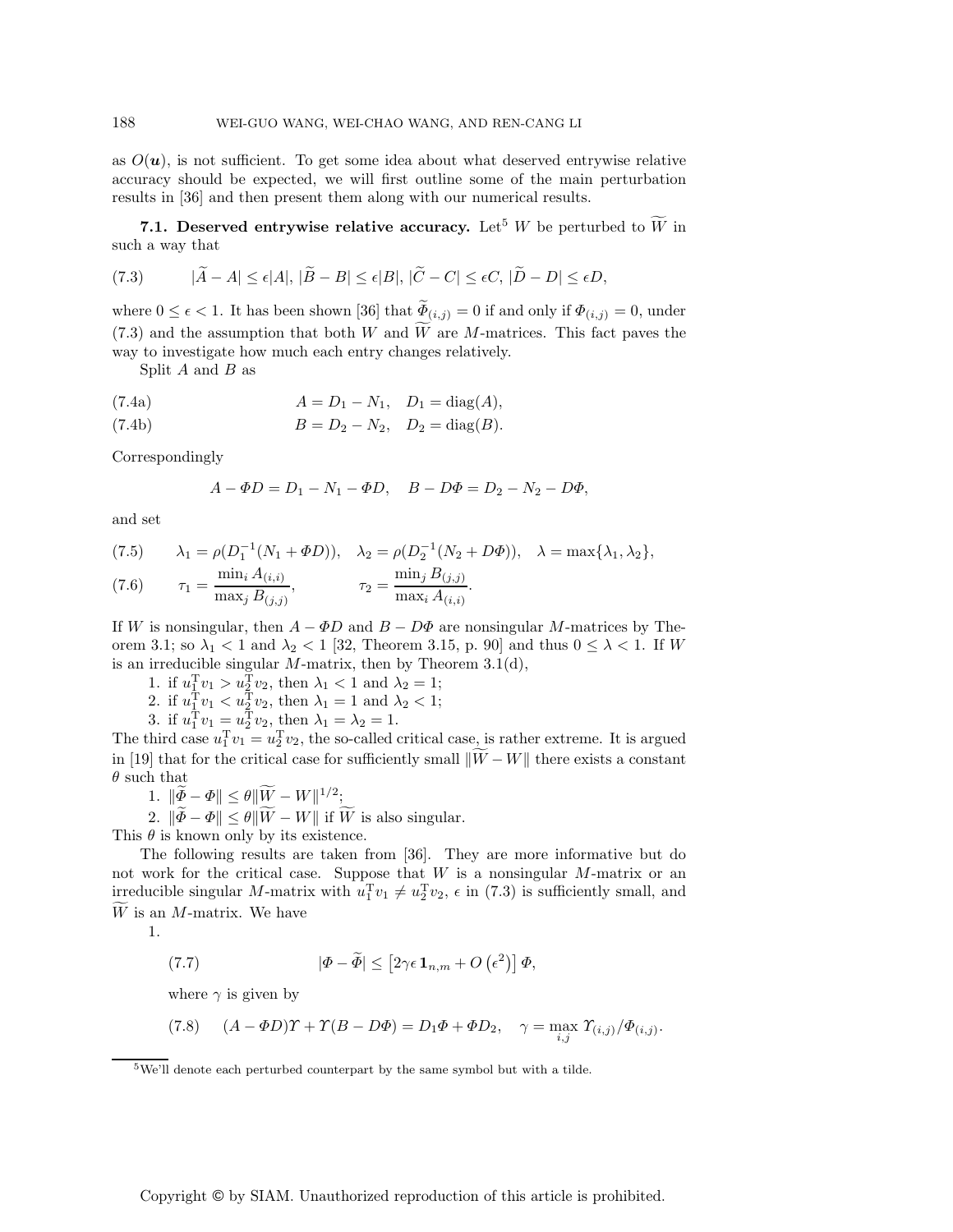2.

(7.9) 
$$
|\Phi - \widetilde{\Phi}| \le [2mn\,\kappa\chi\,\epsilon + O\left(\epsilon^2\right)]\,\Phi,
$$

where  $\kappa$  is given by

 $(7)$ 

$$
(A-\varPhi D)\varPhi_1+\varPhi_1(B-D\varPhi)=C,\quad \kappa=\max_{i,j}\,(\varPhi_1)_{(i,j)}/\varPhi_{(i,j)},
$$

and dependent on different cases,  $\chi$  is given by

(a) for nonsingular  $M$ -matrix  $W$ ,

$$
\chi = \max \left\{ \frac{1 + \lambda_1 + (1 + \lambda_2)\tau_1^{-1}}{1 - \lambda_1 + (1 - \lambda_2)\tau_1^{-1}}, \frac{1 + \lambda_2 + (1 + \lambda_1)\tau_2^{-1}}{1 - \lambda_2 + (1 - \lambda_1)\tau_2^{-1}} \right\} \le \frac{1 + \lambda}{1 - \lambda};
$$

(b) for singular M-matrix W with  $u_1^T v_1 \neq u_2^T v_2$ ,

(7.11) 
$$
\chi = 2 \times \begin{cases} \frac{1 + \lambda_1 + 2\tau_1^{-1}}{1 - \lambda_1} & \text{if } u_1^{\mathrm{T}} v_1 > u_2^{\mathrm{T}} v_2, \\ \frac{1 + \lambda_2 + 2\tau_2^{-1}}{1 - \lambda_2} & \text{if } u_1^{\mathrm{T}} v_1 < u_2^{\mathrm{T}} v_2. \end{cases}
$$

It is proved that both  $\gamma$  and  $\kappa$  are finite [36]. Between (7.7) and (7.9), the linear term in the former is sharp while the one in the latter is not. But (7.9) is more informative in that it reveals the critical role played by the spectral radii  $\lambda_i$  in  $\Phi$ 's sensitivity.

In view of these perturbation results under (7.3) with  $\epsilon = O(\boldsymbol{u})$ , it is reasonable to define the *deserved entrywise relative accuracy* in any computed  $\widehat{\Phi}$  to be that the associated ERErr is about  $O(\gamma u)$  or  $O(\kappa \chi u)$ . In our examples in the next subsection, we shall compare ERErr against  $(m + n)\gamma u$  to verify if all our computed  $\widehat{\Phi}$  at convergence have the deserved entrywise relative accuracy.

**7.2. Examples.** All computations are performed in MATLAB with  $u = 1.11 \times$ 10−<sup>16</sup>. Optimal parameters as specified in section 5 are used for ADDA, SDA, and SDA-ss. Kahan's stopping criteria [35],

(7.12) 
$$
\frac{(X_{k+1} - X_k)_{(i,j)}^2}{(X_k - X_{k-1})_{(i,j)} - (X_{k+1} - X_k)_{(i,j)}} \le \epsilon \cdot (X_{k+1})_{(i,j)} \text{ for all } i \text{ and } j,
$$

are used to terminate iterations, where  $\epsilon$  is a preselected tolerance. After numerous numerical experiments, we find that  $\epsilon$  about  $10^{-10}$  to  $10^{-12}$  works the best for computed  $\widehat{\Phi}$  to achieve its deserved accuracy without wasting the last iteration step.

Since ADDA is SDA if  $\alpha_{\text{opt}} = \beta_{\text{opt}}$  for which there are numerous tests in the literature, our examples will mainly focus on the case

$$
\alpha_{\text{opt}} \stackrel{\text{def}}{=} \max_{i} A_{(i,i)} \neq \beta_{\text{opt}} \stackrel{\text{def}}{=} \max_{i} B_{(i,i)}.
$$

We will present three examples here. More examples can be found in [34]. Table 7.1 summarizes rates of convergence for ADDA, SDA-ss, and SDA for the examples, computed according to (5.2), (5.3), and (5.14). Also included in the table are quantities  $\varrho(I - \Phi \Psi)$  and  $\varrho(I - \Psi \Phi)$ , which tell us how accurately all inverses of M-matrices  $I - X_kY_k$  and  $I - Y_kX_k$  arising from the methods may be computed [35]. Table 7.2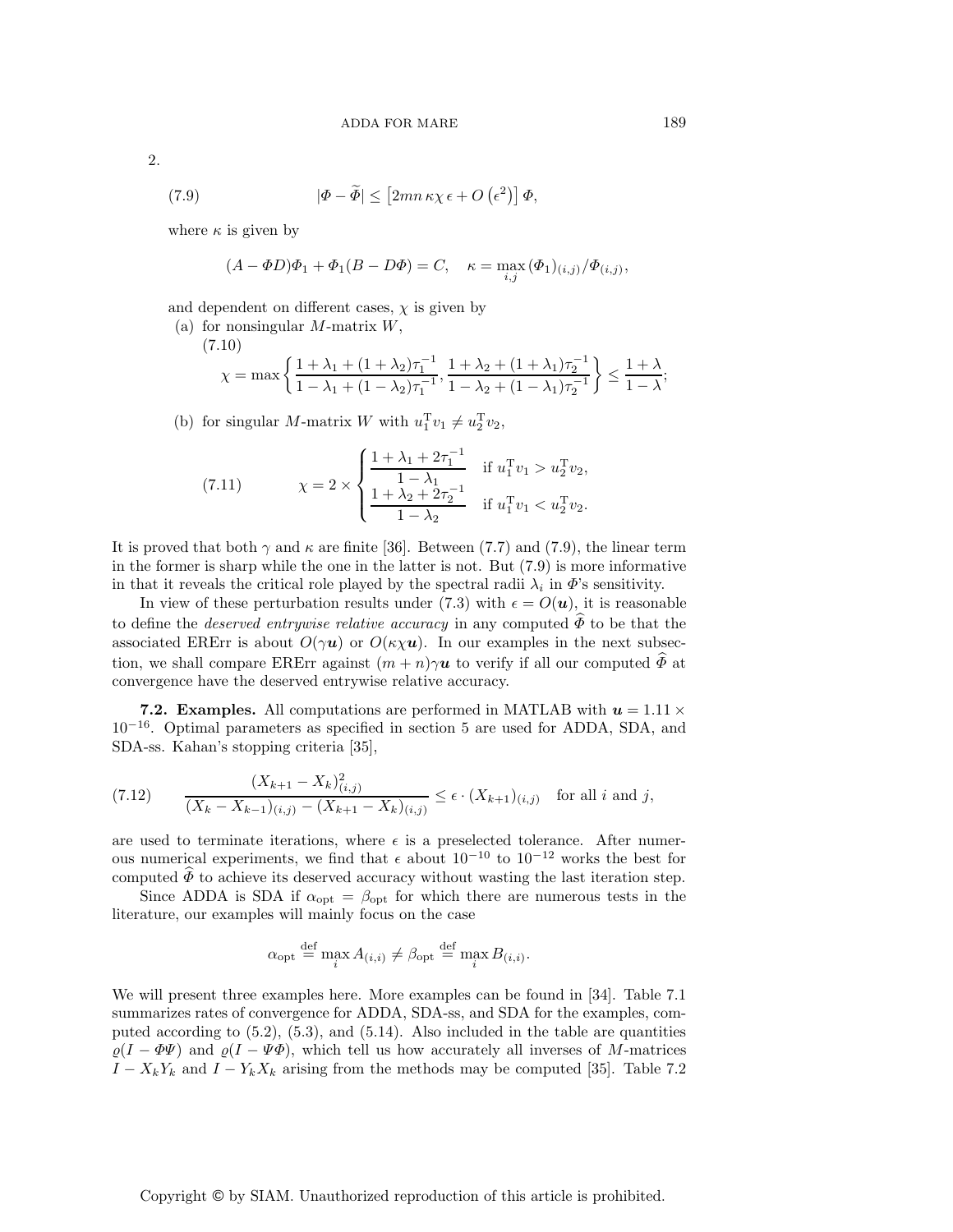| Example                   | $r_{\rm adda}$ | $r_{\rm sda\text{-}ss}$ | $r_{\rm sda}$ | $-\varPhi\Psi$           | $-\Psi\Phi$                       |
|---------------------------|----------------|-------------------------|---------------|--------------------------|-----------------------------------|
| 7.1 ( $\xi = 1.5$ )       | 0.58           | 0.75                    | 0.64          | 0.5                      | $\rm 0.5$                         |
| 7.1 $(\xi = 1 + 10^{-6})$ | $-10^{-6}$     | $7 \cdot 10^{-7}$       | $-10^{-6}$    | $\tau = 2 \cdot 10^{-6}$ | $\degree$ $-$ 2 $\cdot$ $10^{-6}$ |
| 7.2                       | 0.06           | 0.14                    | 0.25          | $6.3 \cdot 10^{-2}$      | $6.3 \cdot 10^{-2}$               |
| 7.3                       | 0.11           | 0.11                    | $-2.10^{-4}$  | $5.9 \cdot 10^{-2}$      | $1.1\cdot 10^{-1}$                |

Table 7.1 Rates of convergence of ADDA, SDA-ss, and SDA.

Table 7.2 Parameters in the first order error bounds.

| Example                     |                      | $\lambda_2$ |                    | $\kappa$           | $\kappa$            |
|-----------------------------|----------------------|-------------|--------------------|--------------------|---------------------|
| 7.1 ( $\xi = 1.5$ )         | 0.78                 | 1.0         | 15.0               | 3.0                | 84.0                |
| 7.1 ( $\xi = 1 + 10^{-6}$ ) | $-6.7 \cdot 10^{-7}$ | 1.0         | $6.0 \cdot 10^{6}$ | $1.0 \cdot 10^{6}$ | $1.2 \cdot 10^{13}$ |
| 7.2                         |                      | 0.4         | $3.2 \cdot 10^{2}$ | 30.9               | $1.6 \cdot 10^{2}$  |
| 7.3                         | $\rm 0.11$           |             | $2.1 \cdot 10^{4}$ |                    | $4.8 \cdot 10^{4}$  |

summarizes various stability parameters in the first order error bounds in subsection 7.1. They can and will be used to explain the entrywise relative accuracy in computed  $\overline{\Phi}$ .

*Example* 7.1. In this example,  $m = n = 2$  and

$$
B = \begin{pmatrix} 3 & -1 \\ -1 & 3 \end{pmatrix}, \quad D = \mathbf{1}_{2,2}, \quad A = \xi \cdot B, \quad C = \xi \cdot D.
$$

Making  $\xi = 1$  and scaling W by 10<sup>-3</sup> recovers a null recurrent case example in [4] (see also [20, Test 7.2]). It can be verified that  $\Phi = \frac{1}{2} \mathbf{1}_{2,2}$  and  $\Psi = \frac{1}{2} \mathbf{1}_{2,2}$ . Note also W is an irreducible singular M-matrix: W is an irreducible singular M-matrix:

$$
W\mathbf{1}_4 = 0, \quad \begin{pmatrix} \mathbf{1}_2 \\ \xi^{-1} \cdot \mathbf{1}_2 \end{pmatrix}^\mathrm{T} W = 0.
$$

Figure 7.1 shows plots for  $\xi = 1.5$  and  $\xi = 1 + 10^{-6}$ : the left ones for NRes and the right ones for ERErr. The horizontal dotted line in the right plots are  $(m + n)\gamma u$ . If ERErr falls below the dotted line, we regard the computed  $\overline{\Phi}$  as having the deserved entrywise relative accuracy. We will follow this way of presenting iteration histories in the rest of the examples.

The case in which  $\xi = 1$  is the critical case for which the doubling algorithms still converge but only linearly [11]. But for  $0 < \xi \neq 1$  all three methods converge quadratically. In Figure 7.1 for  $\xi = 1.5$ , ADDA is the fastest, SDA comes in second, and SDA-ss is the slowest. There is little difference between SDA and ADDA for  $\xi = 1 + 10^{-6}$  as expected and both are faster than SDA-ss, but not by much, and all three algorithms take about 24 iteration steps, about 3 times as many as that for  $\xi = 1.5$ .

*Example* 7.2.

$$
A = \begin{pmatrix} 3 & -1 & & \\ & 3 & \ddots & \\ & & \ddots & -1 \\ -1 & & & 3 \end{pmatrix} \in \mathbb{R}^{n \times n}, C = 2I_n, B = 10A, D = 10C.
$$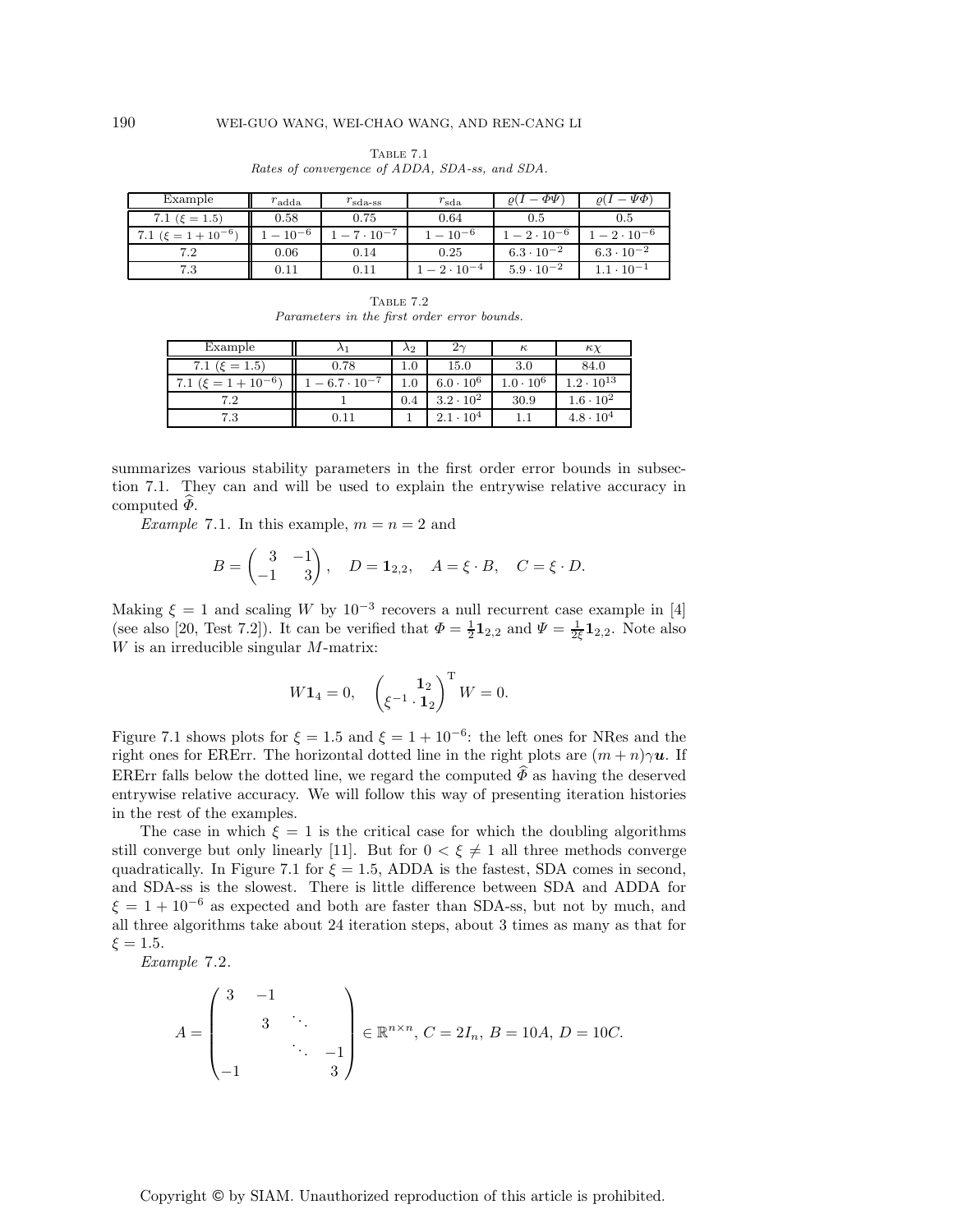

FIG. 7.1. Example 7.1 for  $\xi = 1.5$  and  $\xi = 1 + 10^{-6}$ . The case for  $\xi = 1 + 10^{-6}$  is so close to the critical case, convergence by the three algorithms looks linear, except toward the very end. Note also much larger error bounds for the case  $\xi = 1 + 10^{-6}$  than for the case  $\xi = 1.5$ . SDA-ss is actually slightly slower than SDA (and ADDA) for the two runs.

W is an irreducible singular M-matrix:  $W\mathbf{1}_{2n} = 0$ , but  $u_1^T v_1 \neq u_2^T v_2$ . For testing purposes we have computed for  $n = 100$  an "expet" solution<sup>6</sup>  $\Phi$  and  $W$  by the compurposes, we have computed for  $n = 100$  an "exact" solution<sup>6</sup>  $\vec{\Phi}$  and  $\vec{\Psi}$  by the com-<br>puterized algebra system Maple with 100 decimal digits. This "exact" solution  $\vec{\Phi}$ . puterized algebra system Maple with 100 decimal digits. This "exact" solution  $\Phi$ 's entries range from  $5.7 \cdot 10^{-31}$  to  $6.3 \cdot 10^{-2}$  and  $\Psi$ 's entries range from  $5.7 \cdot 10^{-30}$  to

 $6$ Thanks to an anonymous referee, these exact solutions can also be constructed explicitly. However, evaluating such explicitly constructed solutions does not guarantee the smallest entries in magnitude to be fully accurate due to harmful cancelations, unless the evaluation is done in a floating point arithmetic environment with precision about twice as much as the IEEE double precision floating point arithmetics. We outline the construction as follows. Since A is the sum of I*<sup>n</sup>* and a special circulant matrix, we have [8, p. 356]  $A = QAQ^*$ , where Q is unitary and A is diagonal and both are complex and known explicitly. Here  $Q^*$  is the complex conjugate transpose of Q. Let  $\Phi_Q = Q^* \Phi Q$ . MARE  $\Phi D\Phi - A\Phi - \Phi B + C = 0$  can be transformed to  $20\Phi_Q^2 - A\Phi_Q - 10\Phi_Q A + 2I = 0$  whose interested solution can be constructed from a basis matrix of the invariant subspace of  $\begin{pmatrix} 10A & -20I \\ 2I & -A \end{pmatrix}$  associated with those eigenvalues of positive real parts. It can be seen that one such basis matrix takes the form  $(X_1^T, X_2^T)^T$  with diagonal  $X_i$ , and consequently  $\Phi_Q = X_2 X_1^{-1}$  is diagonal. The *n* diagonal entries of  $\Phi_Q$  can be computed by solving n scalar quadratic equations  $20t^2 - 11\mu t + 2 = 0$  in t for each diagonal entry  $\mu$  of  $\Lambda$  and picking the root t such that  $\mu > t$  (because  $B - D\Phi = Q(20\Lambda - 20\Phi_Q)Q^*$ . Similarly  $\Psi C\Psi - \Psi A - B\Psi + D = 0$  can be transformed to  $2\Psi_Q^2 - \Psi_Q A - 10A\Psi_Q + 20I = 0$  whose<br>interested solution is also diagonal for the same reason, where  $\Psi_Q = Q^* \Psi Q$ . As a by-product, one can argue that  $\Psi_Q = 10\Phi_Q$  to conclude  $\Psi = 10\Phi$ .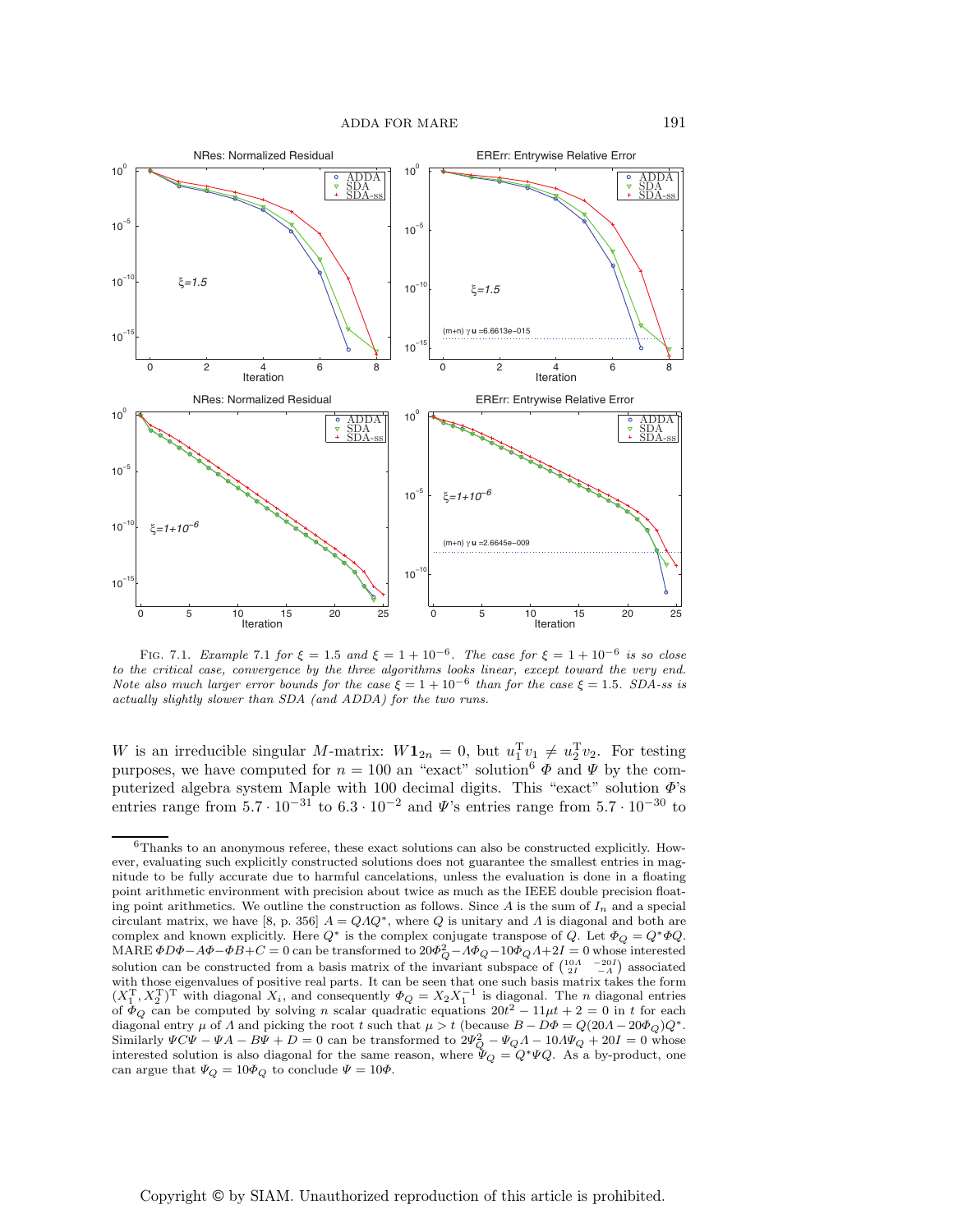

Fig. 7.2. Example 7.2. Uneven convergence toward entries with widely different magnitudes. ERErr is still large even when NRes is already tiny before  $\widehat{\Phi}$  is fully entrywise converged.

 $6.3 \cdot 10^{-1}$ . Despite this wide range of magnitudes in their entries, all three methods are able to deliver computed  $\widehat{\Phi}$  and  $\widehat{\Psi}$  with entrywise relative errors at the level of  $O(\boldsymbol{u})$ . See Figure 7.2. Notice how few improvements are in ERErr for the first four iterations, even though NRes decreases substantially during the period. For example, at iteration 5,

| ADDA                                                                               | $\mathsf{IDA}\text{-ss}$ | - SDA |
|------------------------------------------------------------------------------------|--------------------------|-------|
| NRes   $1.6950 \cdot 10^{-17}$   $7.4124 \cdot 10^{-15}$   $5.7149 \cdot 10^{-11}$ |                          |       |
| ERErr   $2.0093 \cdot 10^{-3}$   $6.6470 \cdot 10^{-2}$   $8.1583 \cdot 10^{-1}$   |                          |       |

This is because it takes a while for the tiny entries to gain some relative accuracy.

*Example* 7.3 (see [4, 20]). This is essentially the example of a positive recurrent Markov chain with nonsquare coefficients, originally from [4]. Here

 $A = 18 \cdot I_2$ ,  $B = 180002 \cdot I_{18} - 10^4 \cdot \mathbf{1}_{18,18}$ ,  $C = \mathbf{1}_{2,18}$ ,  $D = C^{\mathrm{T}}$ .

It is known  $\Phi = \frac{1}{18} \cdot \mathbf{1}_{2,18} = \Psi^T$ . In this example, A and B differ a great deal in magnitude. Figure 7.3 shows the performance of the three methods. We see that magnitude. Figure 7.3 shows the performance of the three methods. We see that ADDA and SDA-ss are about the same, and both are much faster than SDA.

Along with three examples above, we have conducted numerous other tests, including many random ones. We come up with the following two conclusions about speed and accuracy for the three doubling algorithms:

- ADDA is always the fastest among all three. SDA-ss can even run slower than SDA when  $\max_i A_{(i,i)}$  and  $\max_j B_{(j,j)}$  are about the same or differ within a<br>factor of two However, when  $\max_i A_{(i,j)}$  and  $\max_i B_{(i,j)}$  differ by a factor factor of two. However, when  $\max_i A_{(i,i)}$  and  $\max_j B_{(j,j)}$  differ by a factor<br>over say 10. ADDA and SDA-ss take about the same number of iterations over, say, 10, ADDA and SDA-ss take about the same number of iterations to deliver fully converged  $\Phi$  and both can be much faster than SDA.
- With the suggested optimal parameter selections in section 5, all three methods are capable of delivering computed  $\Phi$  with the deserved entrywise relative accuracy as warranted by the input data.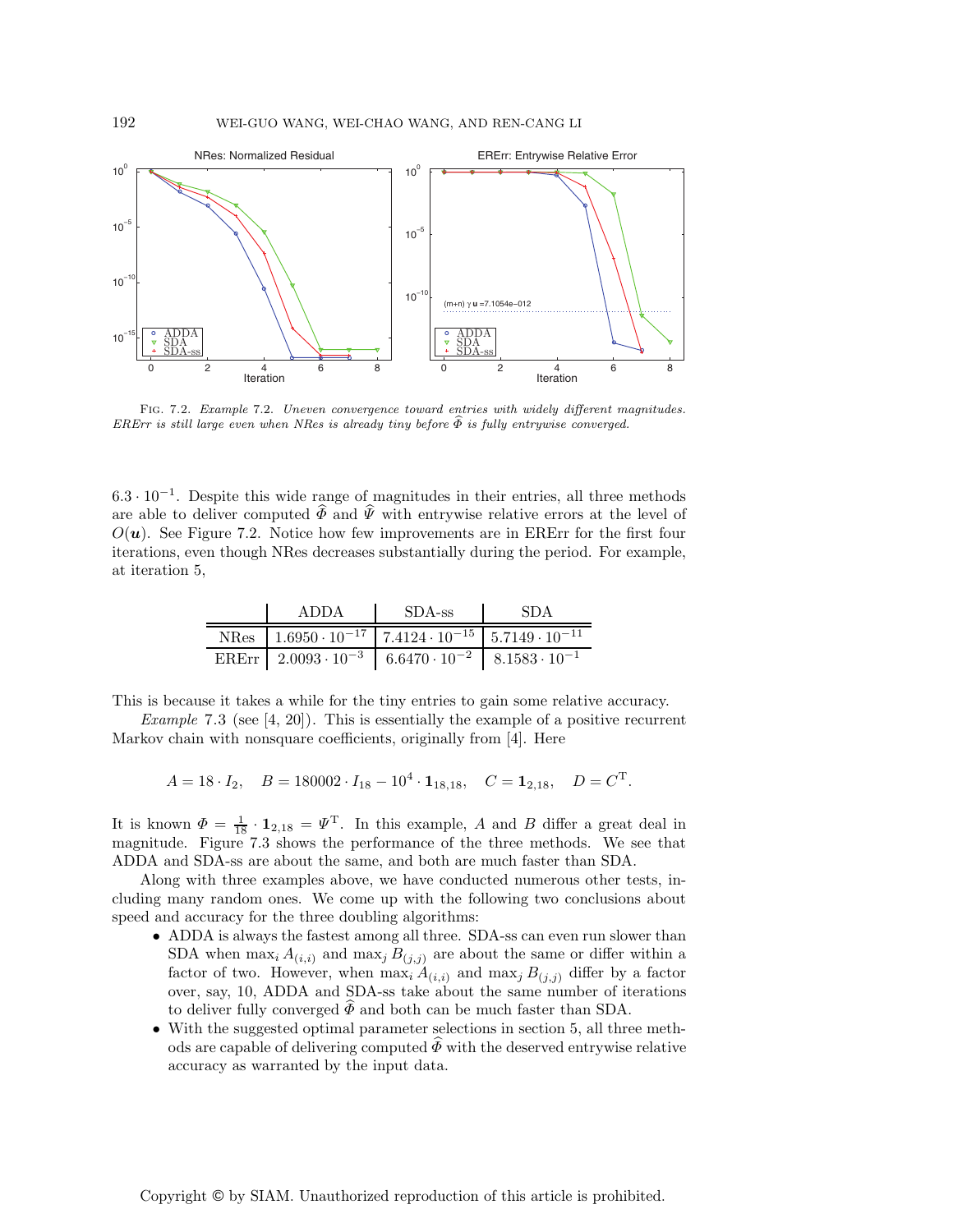

Fig. 7.3. Example 7.3. ADDA and SDA-ss are barely distinguishable. Both are much faster than SDA.

**8. Concluding remarks.** We have presented a new doubling algorithm for the unique minimal nonnegative solution  $\Phi$  of MARE (1.1). It is the product of combining the alternating directional idea in ADI for the Sylvester equation (see [6, 33]) and the idea of SDA in [22]. For this reason, we name our new method the alternatingdirectional doubling algorithm. Compared with two existing double algorithms—SDA in [22] and SDA-ss in [9]—*our ADDA is always the fastest* as we argued first through theoretical convergence analysis and then numerical tests. Finally, all three methods are able to compute  $\Phi$  as entrywise accurately as the perturbation analysis in [36] suggests.

All three doubling algorithms, SDA, SDA-ss, and ADDA, differing only in their initial setups, are constructed, respectively, by three special cases of the more general bilinear (or Möbius) transformation  $\mathscr{B}(t; \alpha, \alpha_1, \beta, \beta_1) = (\alpha_1 t - \alpha)/(\beta_1 t + \beta)$ . Possible doubling algorithms derivable from  $\mathcal{B}(t; \alpha, \alpha_1, \beta, \beta_1)$  are SDA, SDA-ss, ADDA, the trivial ones by  $\mathscr{B}(t; \alpha, \alpha_1, \beta, \beta_1) \equiv 1$  or  $\mathscr{B}(t; \alpha, \alpha_1, \beta, \beta_1) \equiv 0$ , and the one by  $\mathscr{B}(t; \alpha, \alpha_1, \beta, \beta_1) = t$ . Among all, optimal ADDA is the best.

## REFERENCES

- [1] A. S. Alfa, J. Xue, and Q. Ye, Accurate computation of the smallest eigenvalue of a diagonally dominant M-matrix, Math. Comp., 71 (2002), pp. 217–236.
- [2] B. D. O. ANDERSON, Second-order convergent algorithms for the steady-state Riccati equation, Internat. J. Control, 28 (1978), pp. 295–306.
- [3] Z. BAI, J. DEMMEL, AND M. GU, An inverse free parallel spectral divide and conquer algorithm for nonsymmetric eigenproblems, Numer. Math., 76 (1997), pp. 279–308.
- [4] N. G. BEAN, M. M. O'REILLY, AND P. G. TAYLOR, Algorithms for return probabilities for stochastic fluid flows, Stoch. Models, 21 (2005), pp. 149–184.
- [5] P. Benner, Contributions to the Numerical Solution of Algebra Riccati Equations and Related Eigenvalue Problems, Logos, Berlin, Germany, 1997.
- [6] P. Benner, R.-C. Li, and N. Truhar, On ADI method for Sylvester equations, J. Comput. Appl. Math., 233 (2009), pp. 1035–1045.
- [7] A. Berman and R. J. Plemmons, Nonnegative Matrices in the Mathematical Sciences, SIAM, Philadelphia, 1994.
- [8] D. S. Bernstein, Matrix Mathematics: Theory, Facts, and Formulas, 2nd ed., Princeton University Press, Princeton, NJ, 2009.
- [9] D. A. Bini, B. Meini, and F. Poloni, Transforming algebraic Riccati equations into unilateral quadratic matrix equations, Numer. Math., 116 (2010), pp. 553–578.
- [10] A. Y. BULGAKOV AND S. K. GODUNOV, *Circular dichotomy of the spectrum of a matrix*, Siberian Math. J., 29 (1988), pp. 734–744.